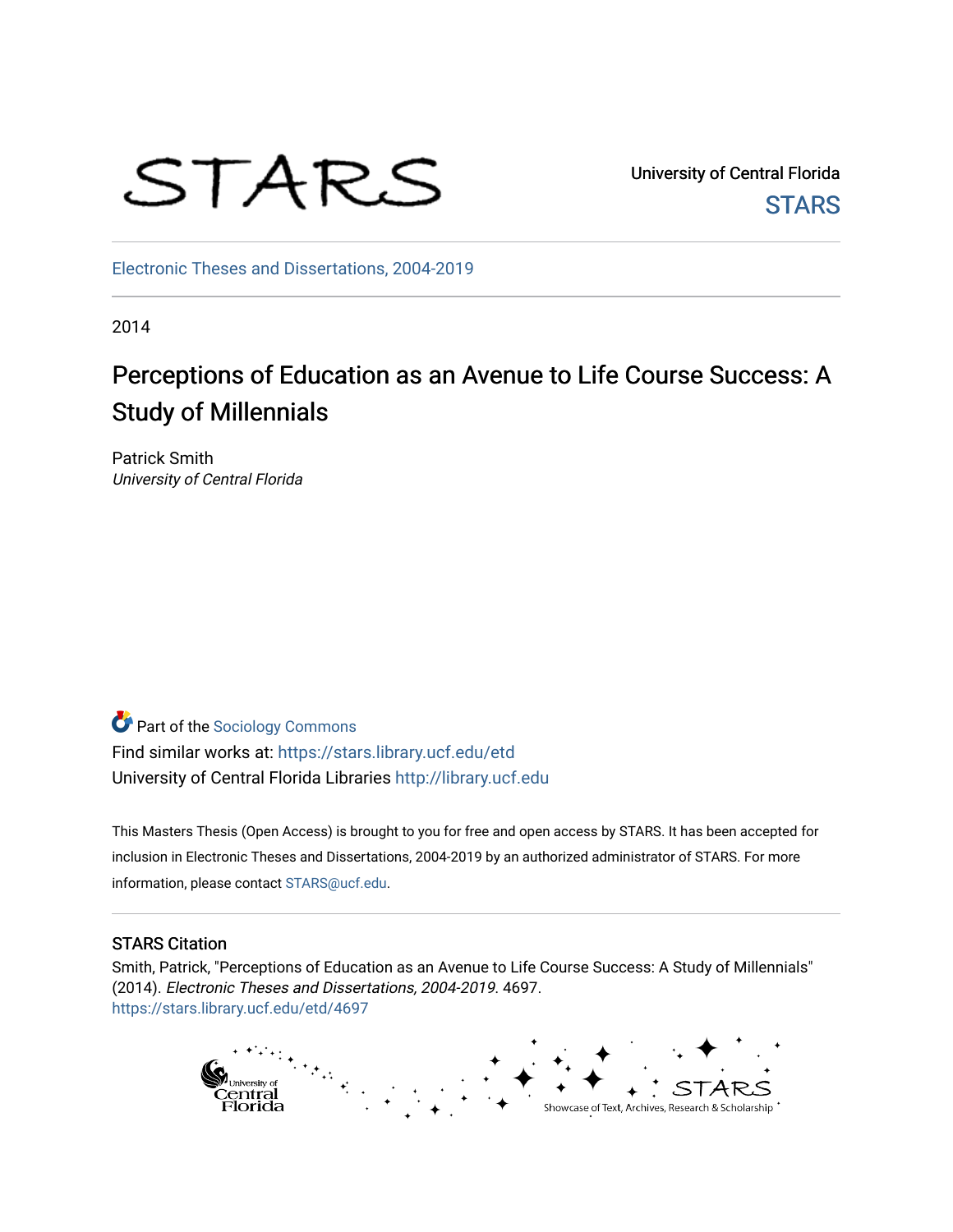### PERCEPTIONS OF EDUCATION AS AN AVENUE TO LIFE COURSE SUCCESS: STUDY OF MILLENNIALS

by

## PATRICK SMITH B.A. University of Central Florida, 2010

A thesis submitted in partial fulfillment of the requirements for the degree of Master of Arts in the Department of Sociology in the College of Sciences at the University of Central Florida Orlando, Florida

> Spring Term 2014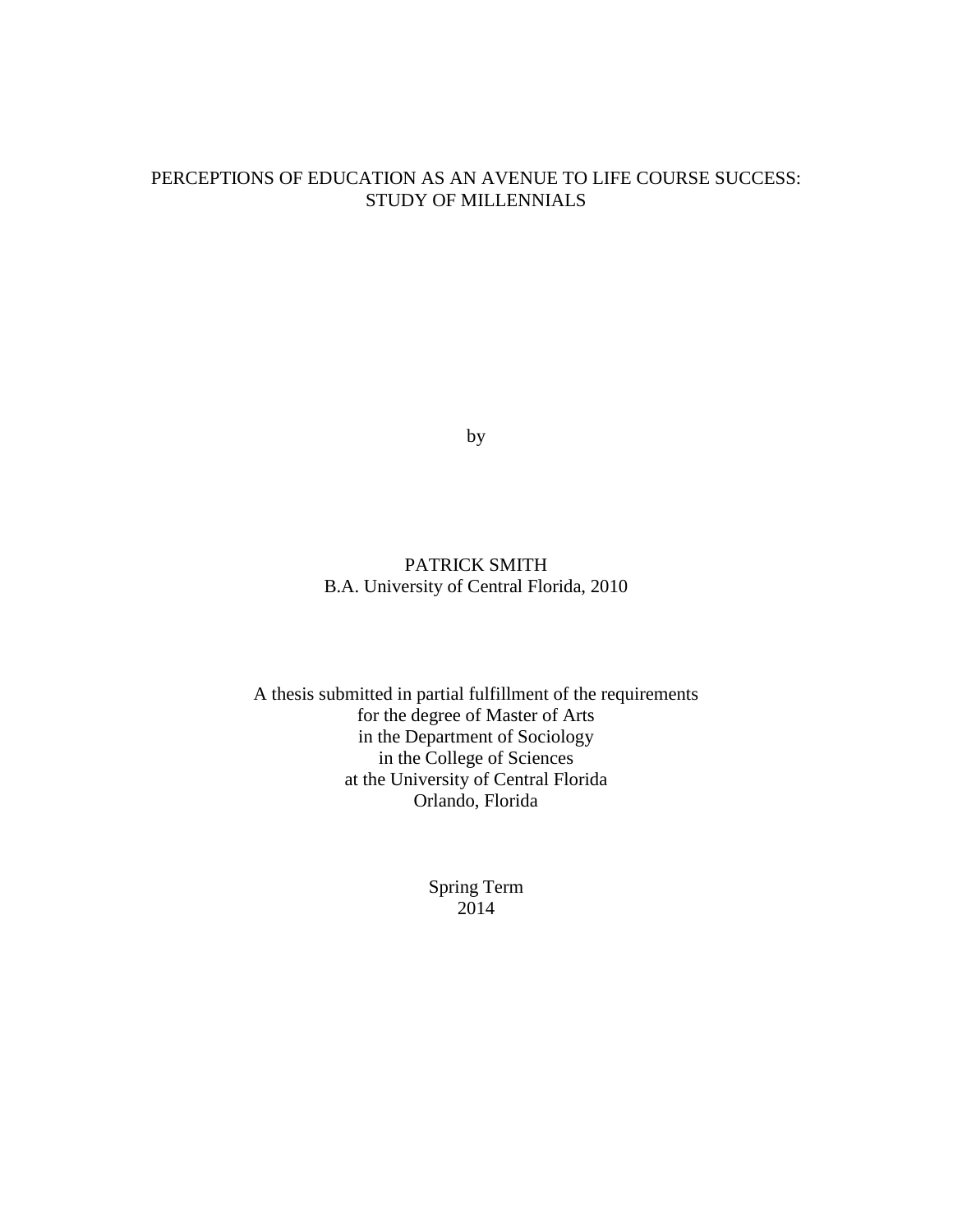© 2014 Patrick Smith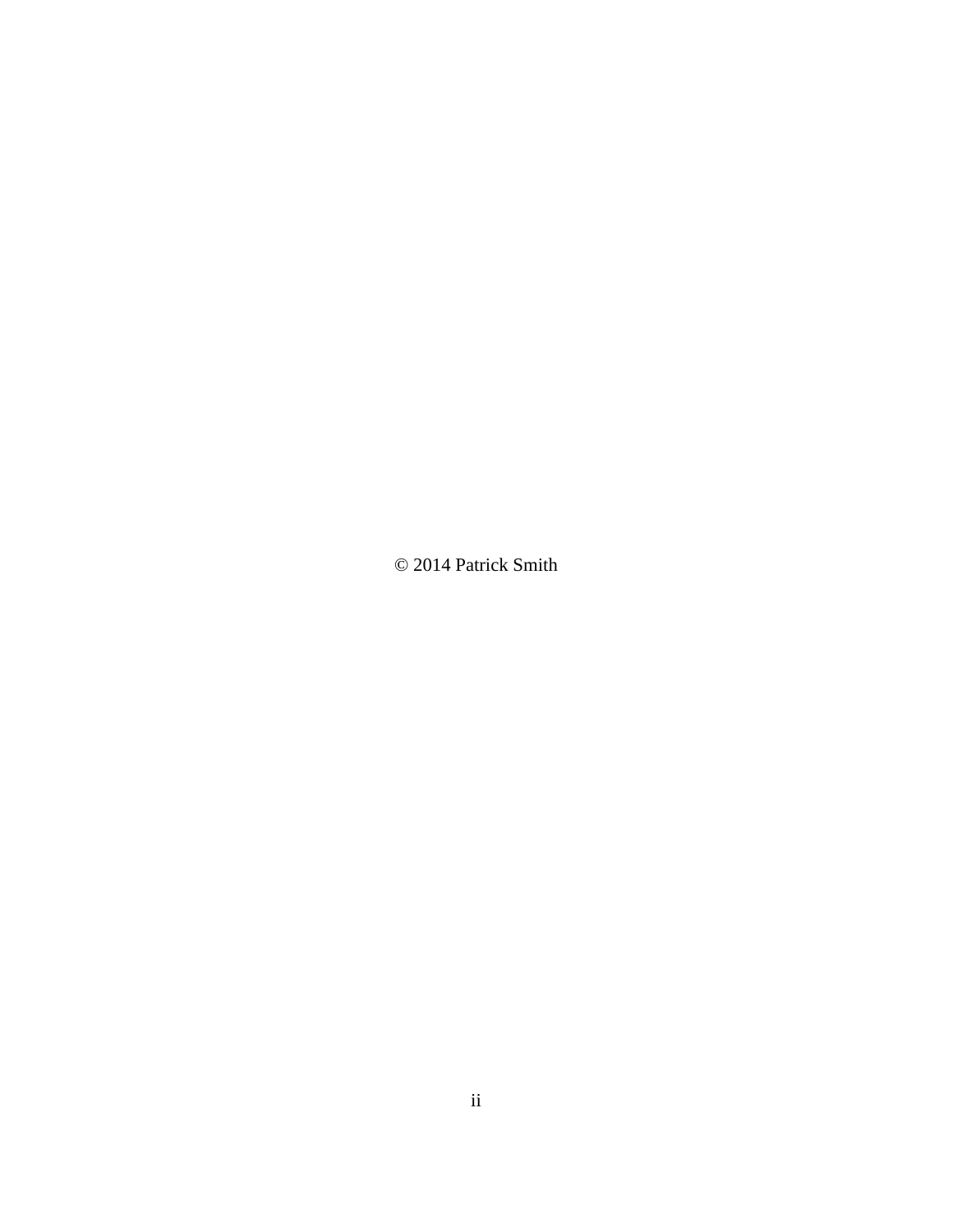## **ABSTRACT**

For more than a half a century the role of education and its influence on social mobility and status attainment has been a subject of research. Further more, education has been shown to be an important contributor for success over the life course. Much of the research surrounding status attainment and higher education has dealt with the Baby Boomer cohort. The purpose of the study is to examine education from a perspective that is less talked about to this point. This study uses data gathered by the Pew Research Center and examines a specific age group, current 18-30 year olds (Milennials), to gather a better understanding of their attitudes towards the value of higher education within the current era of the economy, education, and job opportunity. According to the analysis, females report higher odds of feeling that a college degree is important to success later in life. Equally important, results indicate that Blacks have greater odds of perceiving education to be important for success in life. Results also demonstrated that in this particular study, other factors such as income and employment status did not significantly affect respondent's perceptions on the importance of education.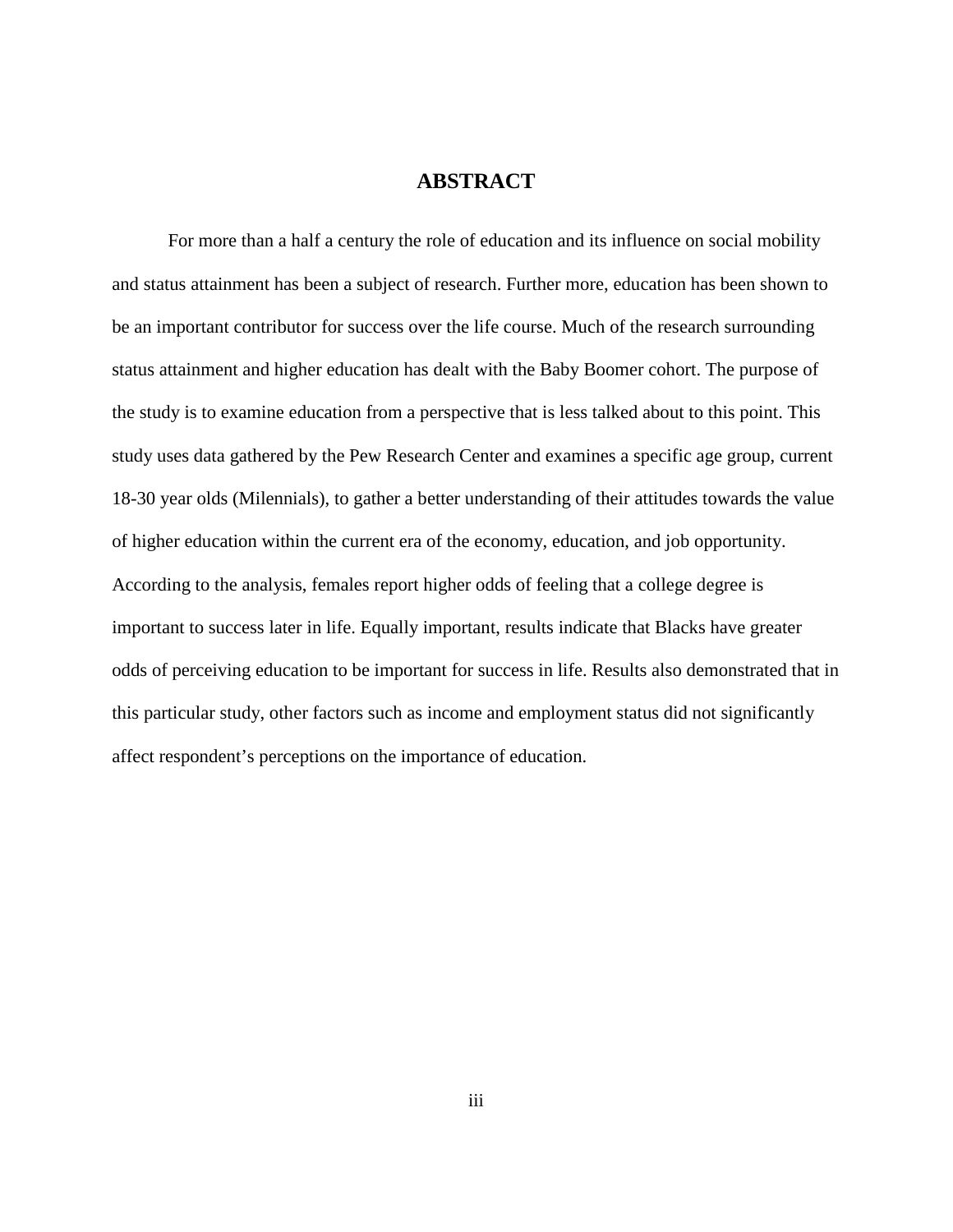## **TABLE OF CONTENTS**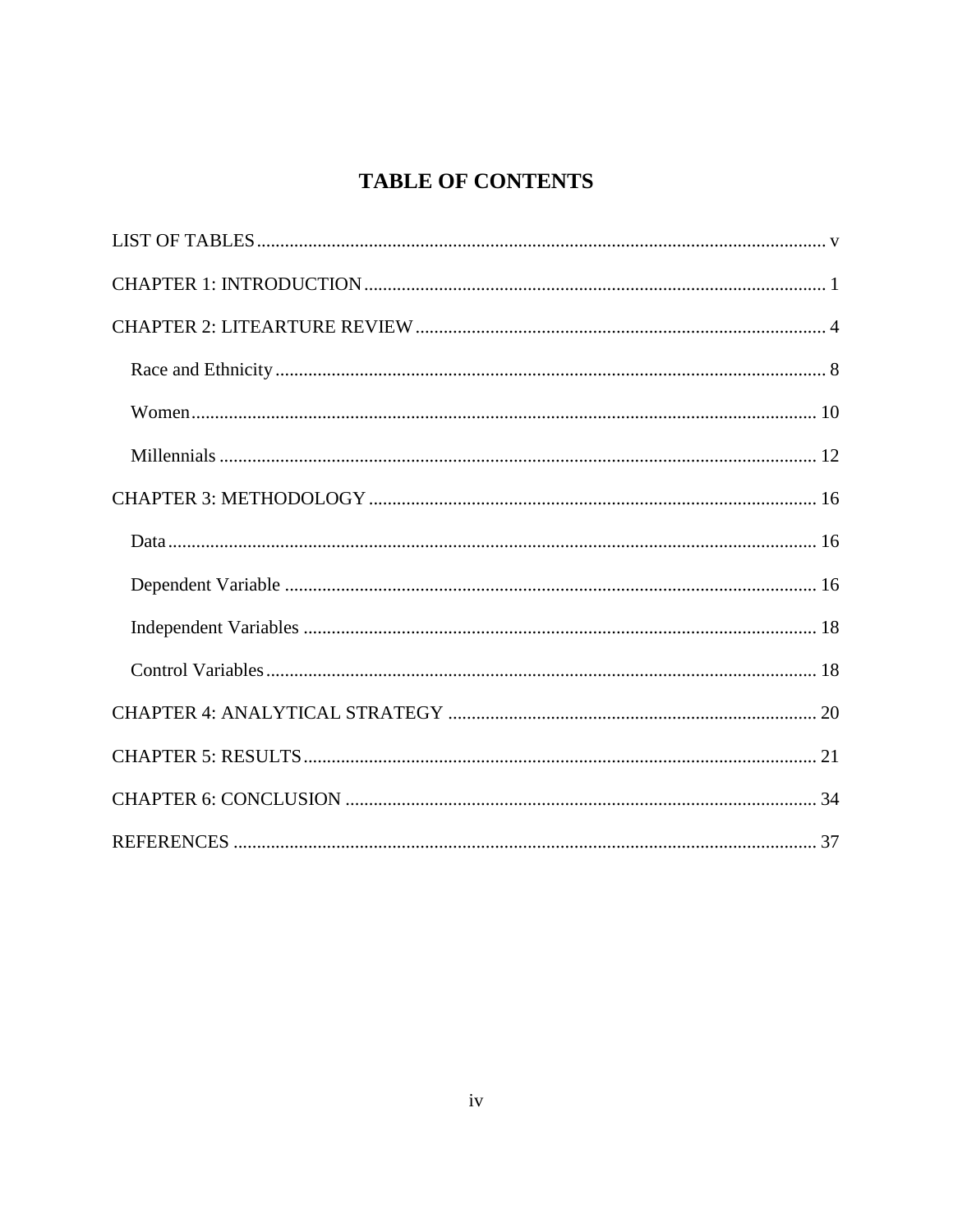## **LIST OF TABLES**

<span id="page-5-0"></span>

| Table 1. Means and Standard Deviations for Gender, Race, Educational Attainment, Income,  |
|-------------------------------------------------------------------------------------------|
|                                                                                           |
| Table 2: Logistic Regression Results: Effects of Gender, Race, and Other Sociodemographic |
| Variables on the Importance of a College Education for Success Later in Life 25           |
| Table 3. Multiple Regression Results: Effects of Gender, Race, and Other Sociodemographic |
|                                                                                           |
| Table 4. Binary Logistic Regression Results: Effects of Gender, Race and other            |
| Sociodemographic Variables Including Generational Cohort on the Importance of a College   |
|                                                                                           |
| Table 5. OLS Regression: Effects of Gender, Race and other Sociodemographic Variables     |
| including Generational Cohort on the Value of Higher Education for Money Spent  32        |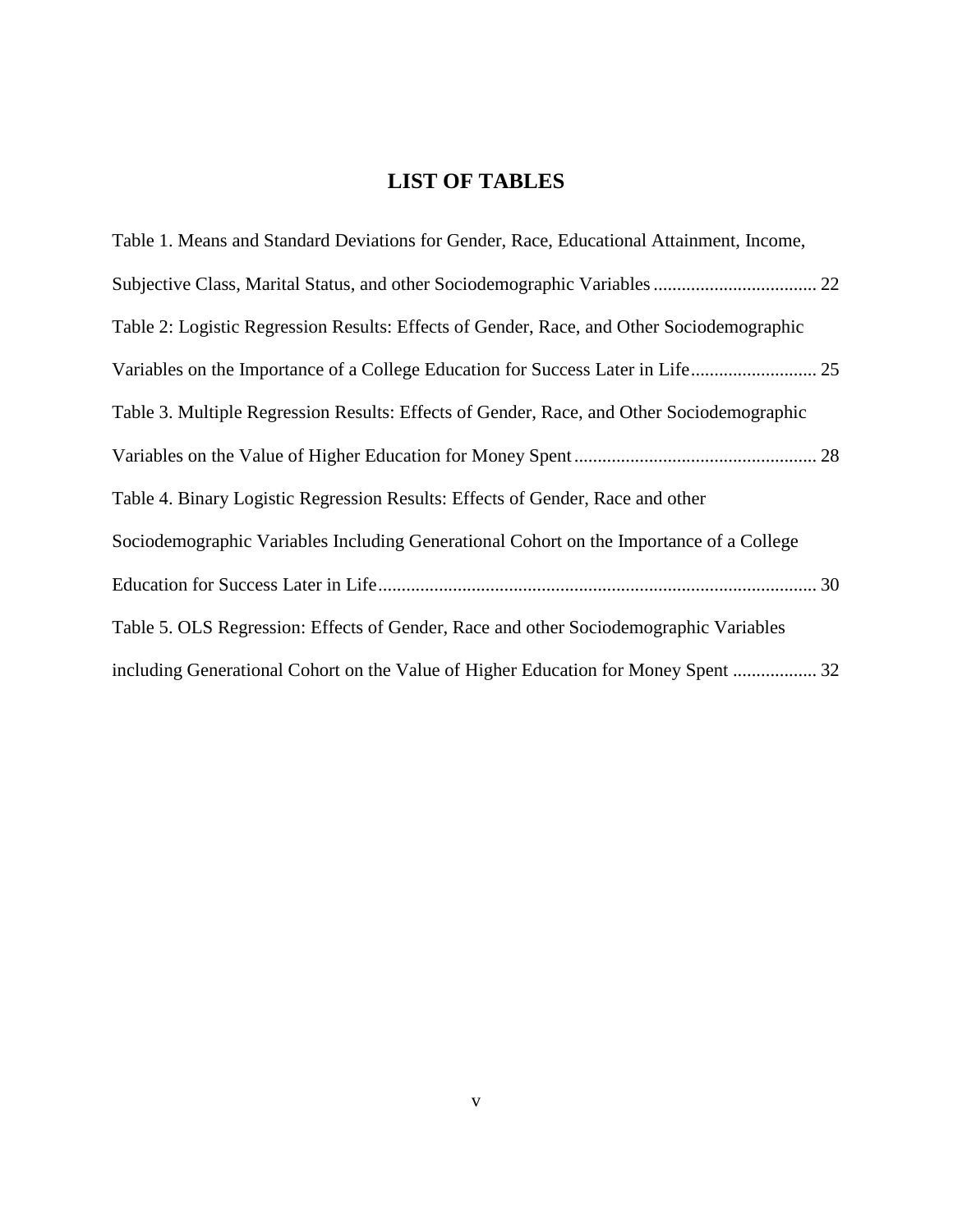## **CHAPTER 1: INTRODUCTION**

<span id="page-6-0"></span>For more than half a century the role of education and its influence on social mobility and status attainment has been a subject of research. Further more, education has been shown to be an important contributor for success over the life course. The more educated are healthier, wealthier as well as more active in political and civil life (Kingston, Hubbard, Lapp, Schroeder, Wilson 2003). In recent years, a college degree is said to be among the most important determinants of labor market success (Haveman and Smeeding 2006). The focus of this research concerns the Millennial cohort, their perceptions on education, and the perceived effect of education on their levels of success later on in life.

The general purpose for obtaining a higher education, a bachelor's degree or advanced degree, is to positively achieve some form of social mobility. According to Haveman and Smeeding (2006), median income in 2000 for American's with a bachelor's degree was more than double that for high school graduates. However, the reality is that not everyone achieves a college degree, and even those who do, are not guaranteed a job. As of 2010, only 31% of Millennials had a Bachelors degree (Levenson 2010).

Higher education is a topic and issue that has been studied consistently for many years. The effects of postsecondary education on social mobility and quality of life are well documented; as well as the background factors that affect the likelihood that one will attain a college degree to begin with (Haveman and Smeeding 2006; Meyers 1977; Kingston, et. al. 2003; Stage and Hossler 1989). These background factors may include family's socioeconomic status, parental educational attainment, and race and gender. For example, the percentage of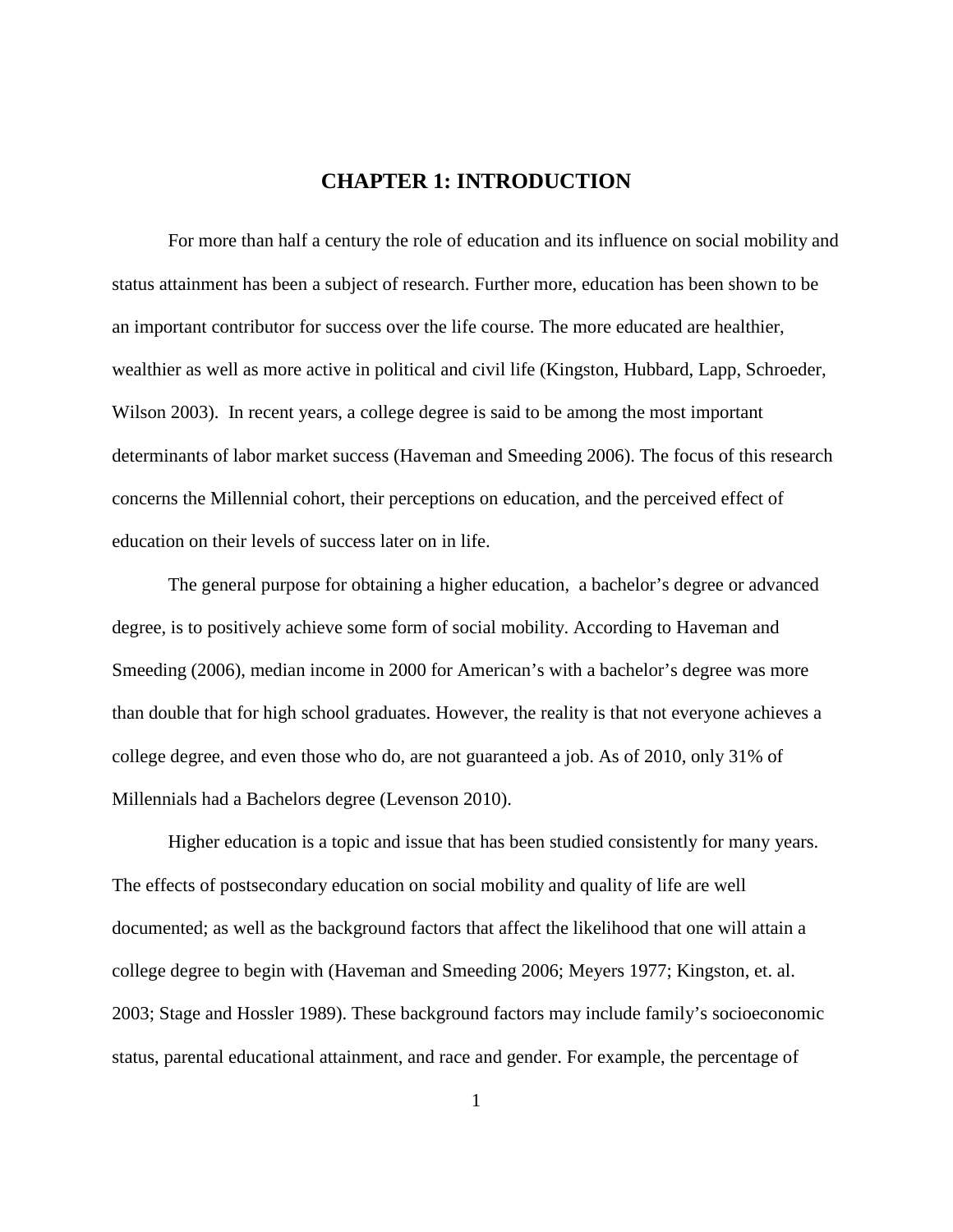women enrolling in college has increased from 1980 to 2000 from 51% to 56% and the enrollment of White students has decreased from 81% to 69% (National Center for Education Statistics 2000). Also, students from higher socioeconomic statuses are represented at the postsecondary level in far greater numbers than those of lower socioeconomic status (Walepole 2003).

One method of assessing the impact of education on occupational and status attainment throughout the years has been the status attainment model better known as the "Wisconsin Model" (Sewell, Haller, and Portes 1969). The "Wisconsin Model" has been said to the most influential life cycle model of factors that pertain to young men such as educational attainment, occupational status and earnings (Jencks, Crouse, Mueser 1983).

The status attainment model evolved out of research of a large sample of male high school seniors in Wisconsin during the late 1950's through the 1960s (Sewell and Shah 1967; Sewell, Haller and Ohlendorf 1970; Sewell and Hauser 1972; Haller and Portes 1973; Wilson and Portes 1975). Status attainment models operate under the general assumption that the more education one is able to attain the better the chances one has on being successful later on in life, including occupational attainment.

Much of the research surrounding the status attainment model has dealt with the baby boomer cohort. However, just as this model has evolved so have education, the economy and the birth cohort that make up the majority of higher education and the workforce. As the baby boomer cohort move out of the workforce, and the Generation X cohort being in the midst of their life-course, the Millennial cohort, will soon become the focal point of research in this area.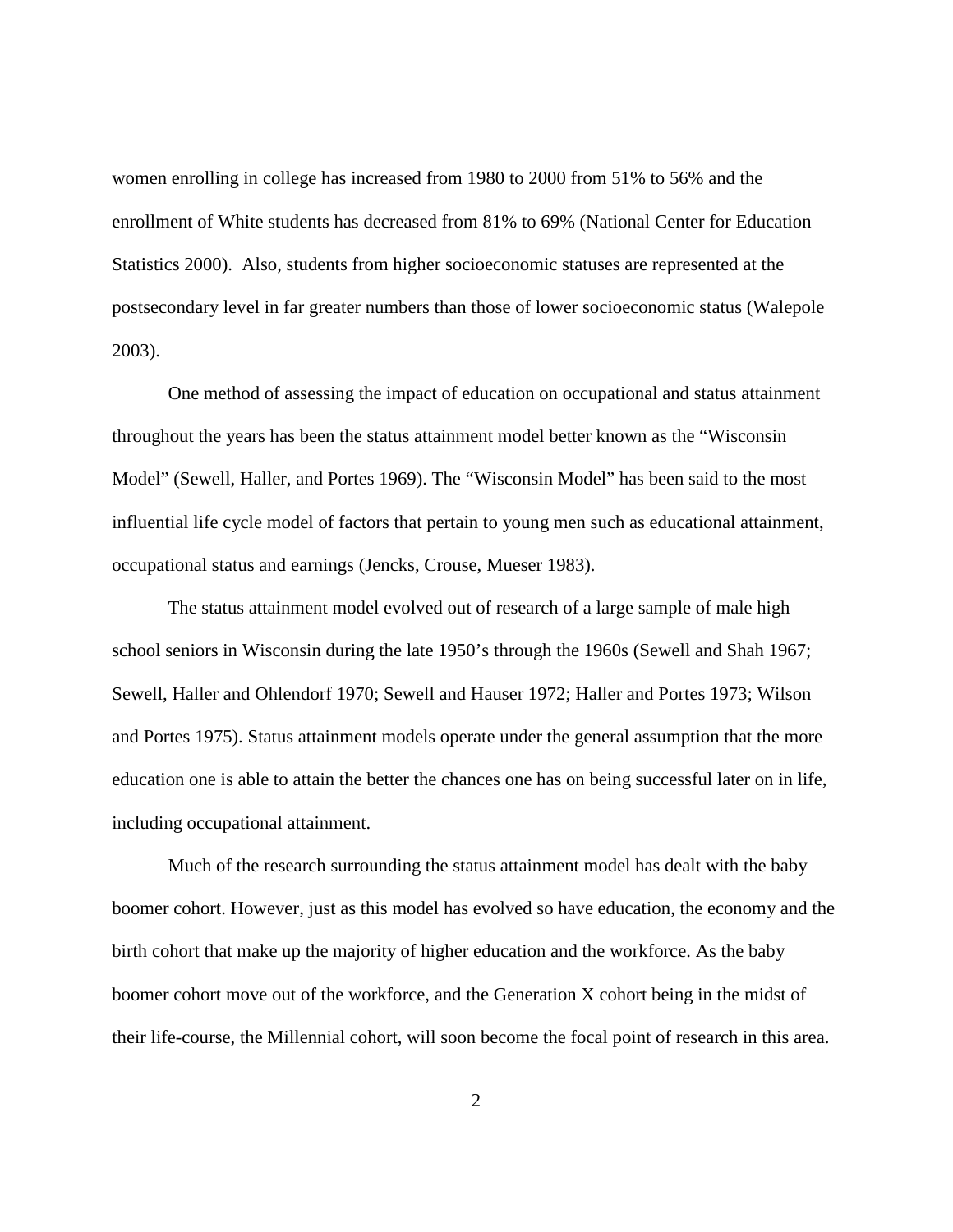This study reviews previous literature as it relates to education with a focus on the evolution of the status attainment model, the role of race and ethnicity in educational attainment, women's involvement in educational and occupational attainment to this point, as well as introducing the Millennial generation.. The subsequent research surrounds the importance of education. More specifically, what are the factors that affect one's attitudes towards the importance of education and degree of educational attainment? As previously stated, there has been consistent research done surrounding what factors play into one's ability and opportunity to pursue a college education while at the same time there has been a significant amount of research to examine the social mobility after achieving a degree. The purpose of the study is to examine education from a perspective that is less talked about. This study uses data gathered by the Pew Research Center and examines a specific age group, current 18-30 year olds, to provide a better understanding of their attitudes toward the value of higher education within the current era of the economy, education, and job opportunity.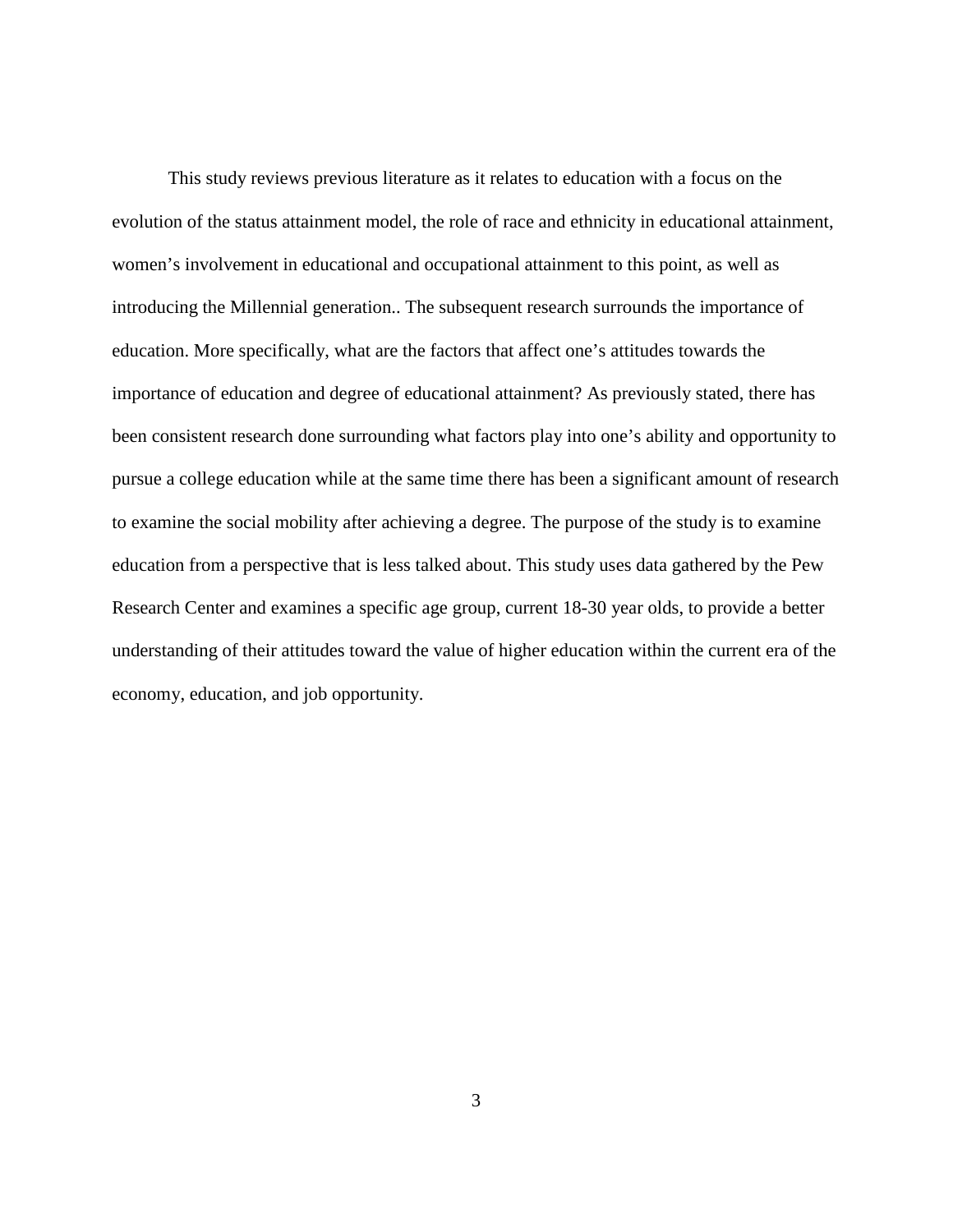## **CHAPTER 2: LITERATURE REVIEW**

<span id="page-9-0"></span>The objective of this study is to examine the extent to which the Millennial cohort views educational attainment as an important route to occupational attainment and life course success. This research employs status attainment theory to interpret attitudes toward educational attainment. The following section examines the development and growth of status attainment models and provides a brief history of the research using the model. It is important to note that throughout the development and use of the model, educational attainment continues to be a key factor in the discussion socioeconomic mobility and life course success.

The origin of the status attainment model is attributed to Peter Blau and Otis Duncan (1967). The development of their model is better known as the *occupational* attainment model and is presented in their classic study, *The American Occupational Structure* (Sewell, Haller, and Ohlendorf 1970; Sewell and Hauser 1972; Haller and Portes 1973; Sewell and Hauser 1992). Data for Blau and Duncan's model were drawn from a 1962 national sample of males 20 to 64 years old (Sewell and Hauser 1972). Blau and Duncan's focus was on the extent to which inherited status affects one's social fate (son's inherited status and its affect later in the life course) and the extent that earlier positions in certain status levels affect later levels of attainment (Haller and Portes 1973).

The basic model is established around the educational and occupational attainments between father and son. Father's educational and occupational attainments are two predetermined variables. From there, the model moves on to include son's educational attainment, son's occupational status in his first job and his current occupational status (Sewell et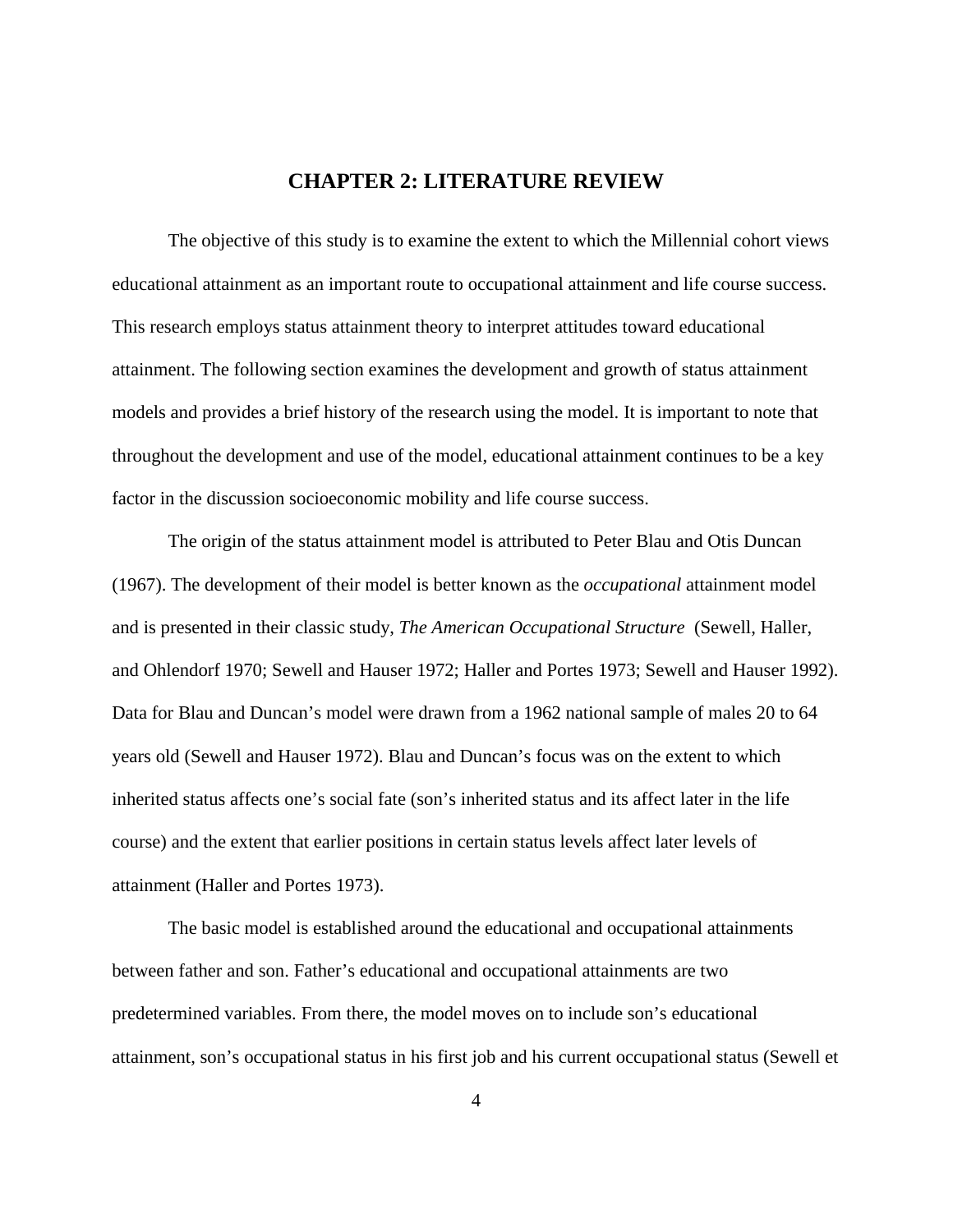al. 1970; Sewell and Hauser 1992). The model says that though parental occupation has minimal indirect effects on a son's educational and occupational attainment, the main influence is through educational level of the father. The model shows that educational attainment of the father has a sizeable impact on not only his own occupational attainment but on the son's educational attainment and occupational statuses as well (Sewell and Hauser 1972; Haller and Portes 1973). Though this was a simplistic and patriarchal model in regards to the variables included in the model (i.e., educational and occupational attainments of fathers and sons) and its general structure, the main ideas surrounding status attainment were a catalyst for the research that followed.

The next major model that was an expanded and more complex model of the Blau and Duncan model came to be known as the Wisconsin Model. William H. Sewell and his colleagues at the University of Wisconsin developed the model, using the occupational and educational attainment variables used in the previous model by Blau and Duncan but also included the addition of a handful of social psychological variables (Sewell, Haller and Ohlendorf 1970; Sewell and Hauser 1972; Haller and Portes 1973; Sewell and Hauser 1992; Bozick, Alexander, Entwisle, Dauber, and Kerr 2010). According to Sewell *et al.* (1970), these social psychological variables included academic performance, the influence of significant others, and educational and occupational aspirations (Sewell et al. 1970; Sewell and Hauser 1972; Haller and Portes 1973; Bozic et al. 2010). These variables, along with one's measured mental ability, socioeconomic statues, and educational and occupational attainment comprise the Wisconsin model. The main question behind the Wisconsin model was: Why do higher-status youth attain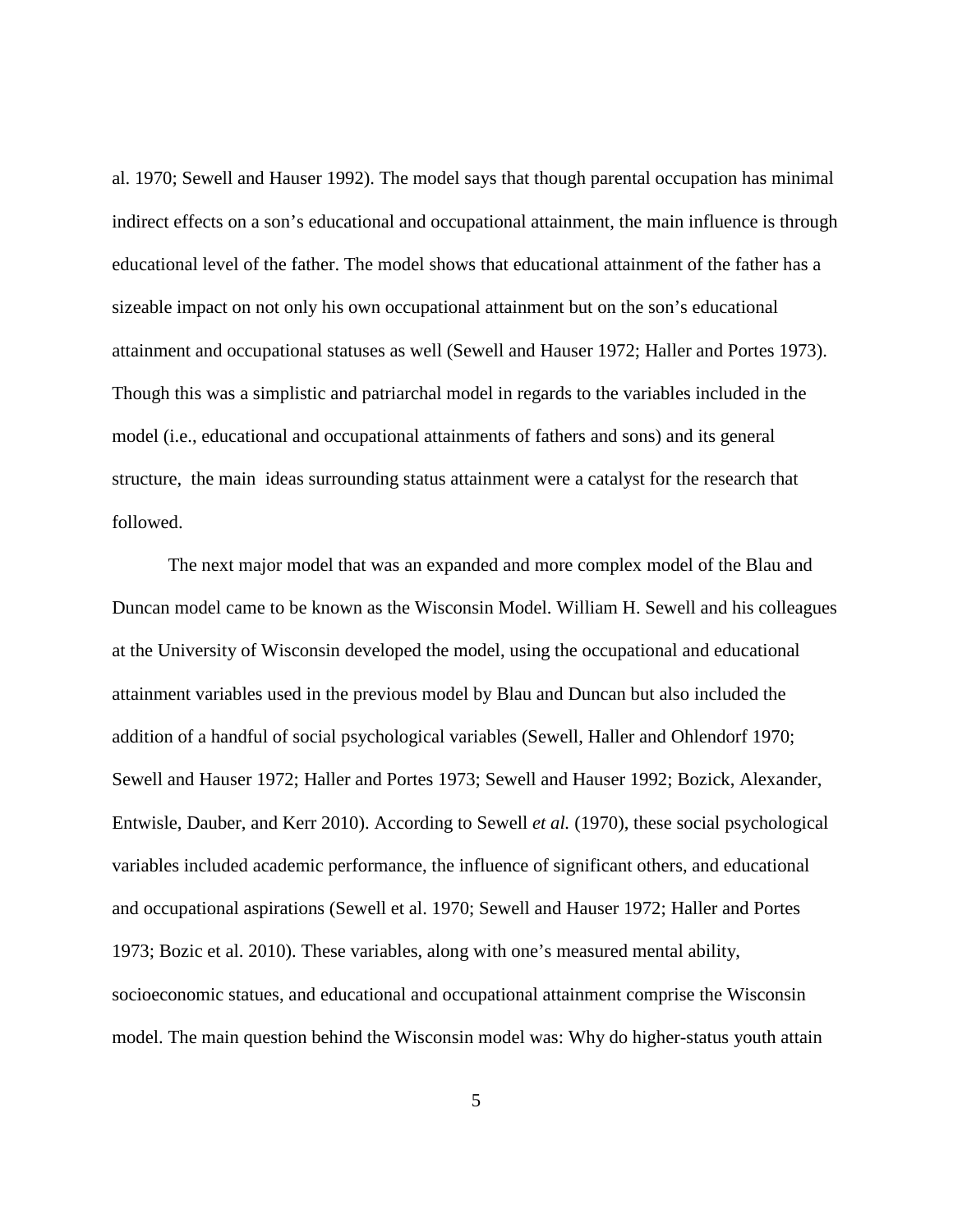higher levels of education and later on, higher status jobs than youth from those in a position lower status (Bozick et al. 2010)?

Data were initially collected from a sample of Wisconsin farm boys who were high school seniors in 1957 (Haller and Portes 1973; Sewell and Hauser 1972, 1992). The model was then further tested on a much larger sample of 4,388 young men across five different community-size categories. The sample was restudied in 1964 in order to gain information on their educational and early occupational attainments (Sewell, Haller and Ohlendorf 1970: Haller and Portes 1973; Sewell and Hauser 1992). Results revealed the strong effects of significant others in the educational and occupational attainment process. Sewell et. al (1970) stated this to be the single most important finding in the model. It is important to note though, that even with the findings relating to the influence of significant others, education remained an important variable. The Wisconsin model showed that educational attainment has a greater influence on occupational attainment than occupational aspiration. The Wisconsin model also revealed that educational attainment and the status of one's early occupation are significant in influencing one's occupational attainment later on in the life course (Sewell, Haller and Ohlendorf 1970). Haller and Portes add that carrying out ones educational and occupational aspirations is key to one's early adult status attainment. They report this is because it represents a clear expression of one's desired goals while at the same time being kept in the boundaries of what is realistic by the influence of significant others (1973).

As Sewell and Shah (1967) stated, the educational system plays an important role in the personnel of different occupational positions. Sewell and Shah expressed the importance of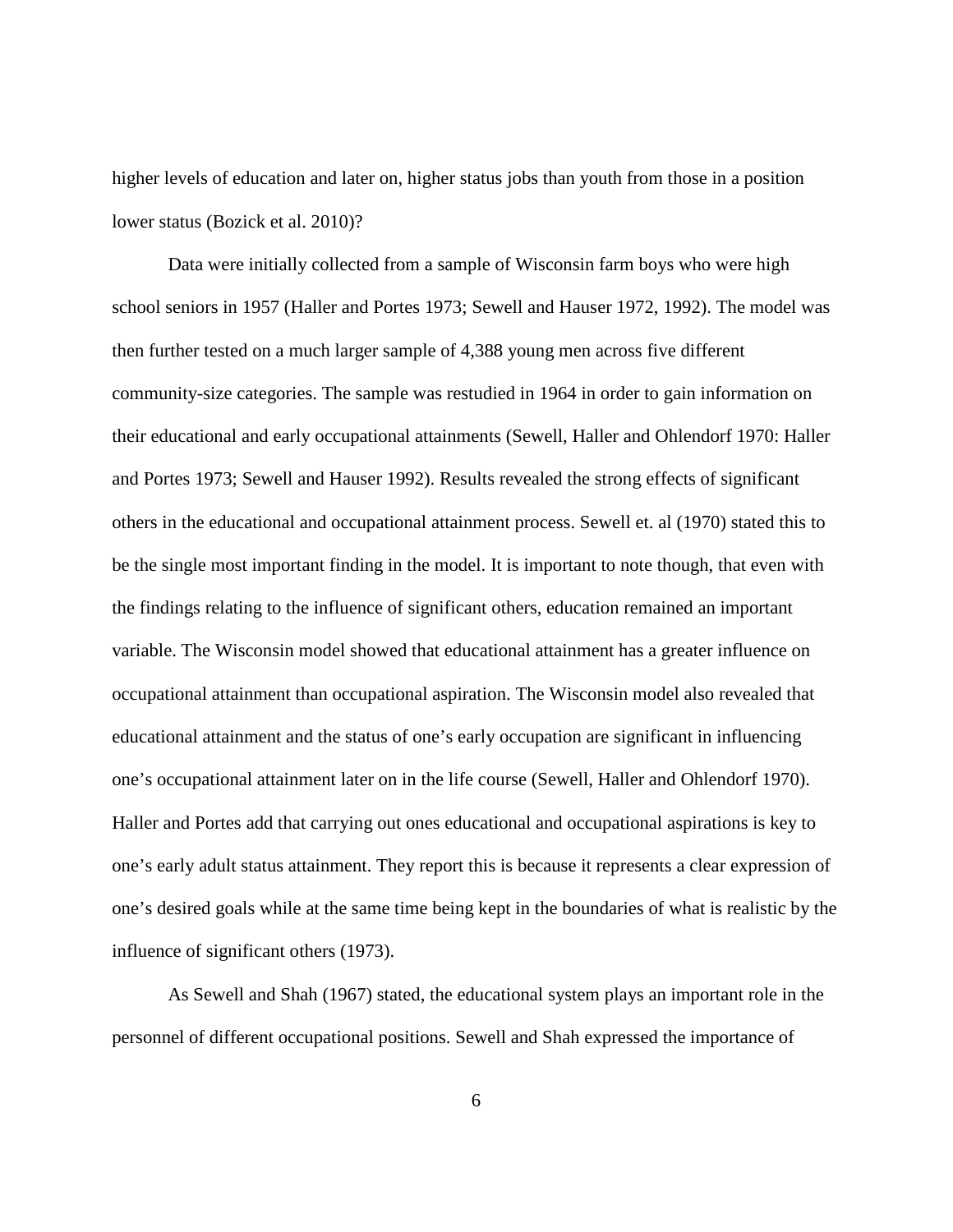education by further stating that at the time, high school graduation had become the norm among the American population and that attaining a college education was becoming increasingly important (1967). Through both the Blau and Duncan model of occupational attainment and the Wisconsin model, the variable of education, whether it is aspiration or attainment or both, prove to be important predictors of occupational attainment. Attainment and aspiration are even evident in high school performance as reported by Harrison (1969) and Hauser (1969). They state that performance in high school can have a direct effect on the development of educational and occupational aspirations. Sewell and Hauser (1972) refer to educational attainment as the *key*  variable in the attainment process for two reasons. First, it is an important status variable and second, it serves as a central catalyst in the occupational, economic, and social spheres.

The research surrounding the previous models stresses the significance of education among a particular cohort that has been studied extensively, the Baby Boomers. Much of the status attainment research is derived from the Baby Boomer generation has proven to extremely valuable in examining status attainment in terms of education and occupation over time. However, as this particular cohort has eclipsed its educational attainment and the early Baby Boomers have begun to move out of the occupational domain into retirement. The Millennial cohort is the focus of this research. The Millennial cohort is in the midst of its educational aspirations, educational attainment, and occupational attainment. The older Millennials (i.e., those born in the early 1980s) are currently entering and establishing themselves in the current labor marker. Hence, they are of particular importance since they will soon make up the majority of the workforce in America.

7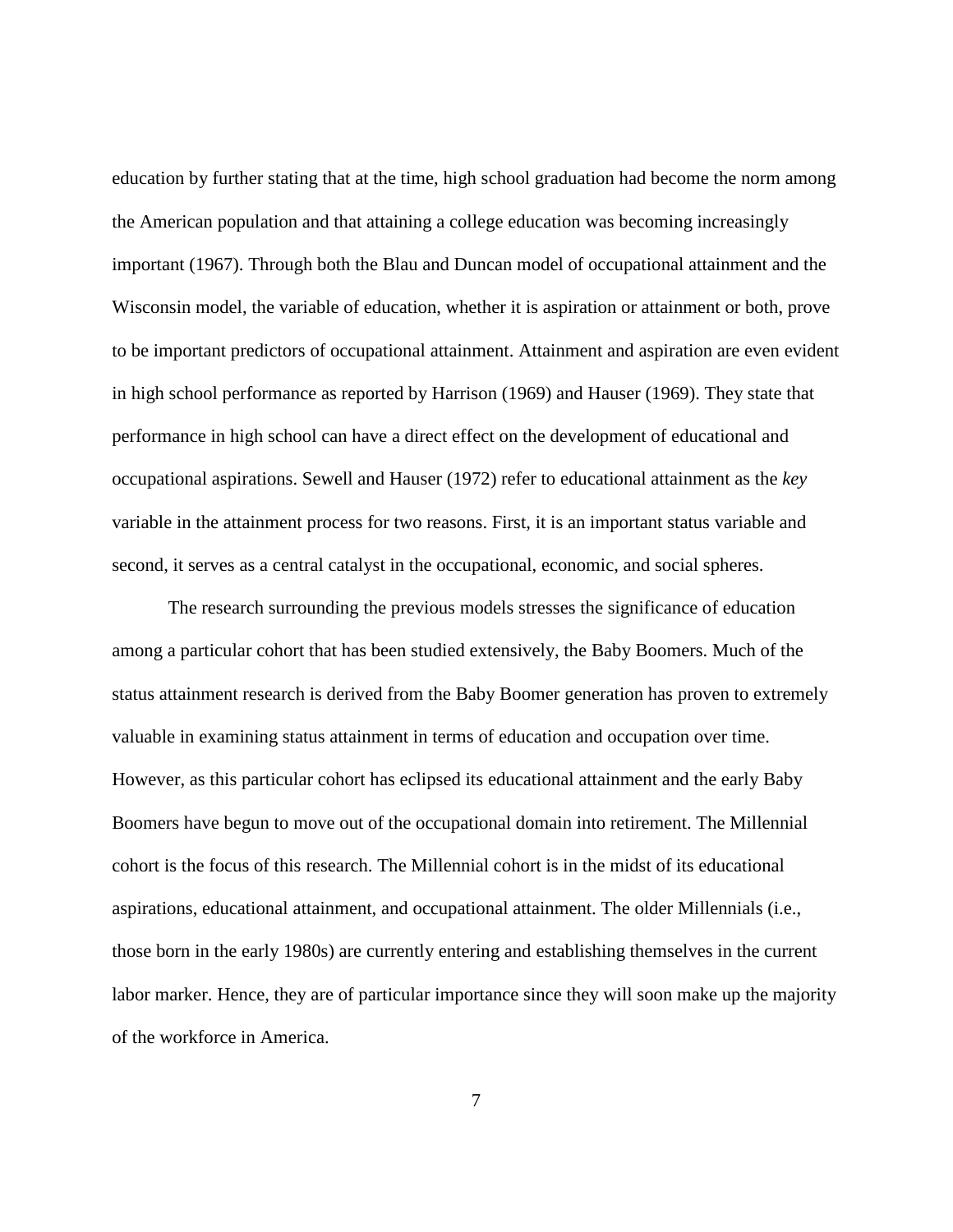#### Race and Ethnicity

<span id="page-13-0"></span>Research reports race and ethnicity have a substantial influence on levels of educational attainment. Evidence of this may be no better represented than in the longstanding achievement gap between Blacks and Whites (Jencks 1972; Jencks and Phillips 1998). This gap is evident through test scores focusing on vocabulary, reading and math performed by the National Assessment of Educational Progress (NAEP) over the past 30 years. These tests have examined 17-year old students since 1971 (Jencks and Phillips 1998). Though the gap has been shrinking in both math and reading, by almost one-third and one-half respectively, Black's scores consistently fell below those scores of Whites every year. According to the National Center for Education Statistics in 2010, this gap has remained roughly the same in recent years. A similar trend in test scores is apparent for Hispanics and Native Americans. In contrast, Asian Americans have repeatedly scored higher than all racial and ethnic social categories (Miller 1995). Though grades and scores are not the determining factor in one's ability, they do show students at a certain performance level, point to their odds of success in school, and may affect their likelihood of attaining a higher education (Fehrman, Keith and Reimers 1987).

As noted previously in the status attainment model, educational aspirations play a role in one's overall educational attainment and occupational attainment later on. Despite test scores, most youth report having extremely high educational aspirations, with most stating that they expect to finish college (Kao and Tienda 1998). It is even more important to note, that according to Kao and Tienda (1998), Asian, Black and Hispanics all report much higher levels of aspiration than what would be expected given their SES. In the end however, Asians have the highest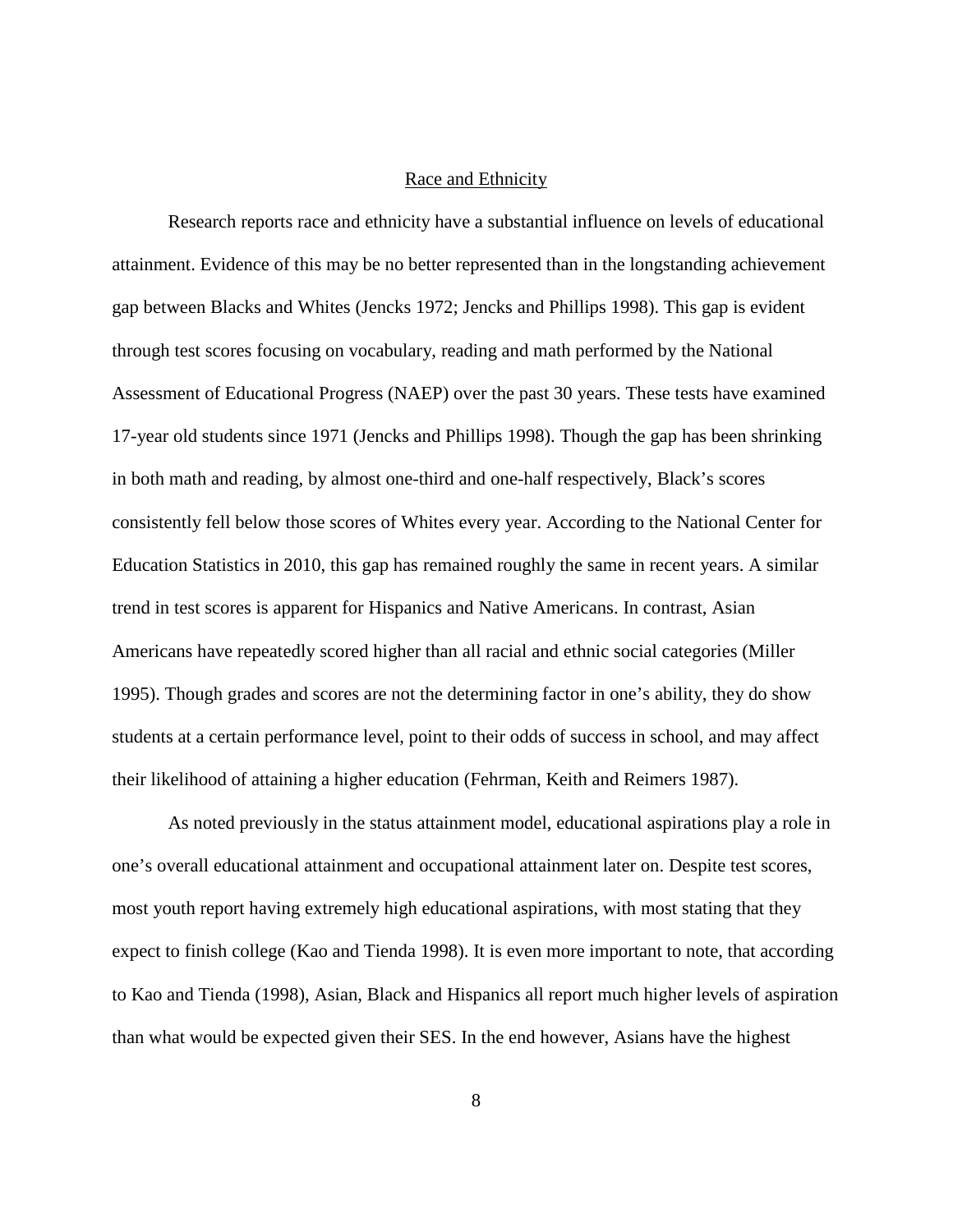probability of progressing through any level of schooling. Following Asians are Whites, Blacks, Hispanics and Native Americans (Mare 1995).

Though college enrollment has increased for White, Black and Hispanic high school graduates since 1972, the rates of enrollment for Blacks and Hispanics have been lower in almost every year. As of 2008, the immediate college enrollment rate by White high school graduates was 72 percent compared to 56 percent of Black graduates and 64 percent of Hispanic graduates (National Center for Education Statistics 2010). Rates of graduation have also tended to reflect the rates of enrollment as well. Asian/Pacific Islander students had the highest graduation rate from a 4-year institution in 6 years or less, followed by Whites, Hispanics, Blacks and American Indians/Alaskan Natives (National Center for Education Statistics 2010).

Higher educational attainment among youth is probably best predicted by parental education and family income (Kao and Thompson 2003). Evidence of higher socioeconomic status and its translation to college attendance among minorities has been witnessed over time. During the 1970s, Black high school graduates were more likely to attend college than Whites with the same family income (Hauser and Anderson 1991). In addition, research reports that high-SES students and those from high schools with higher percentages of white students are more likely to finish college (Camburn 1990).

Though educational aspirations are high across all racial and ethnic groups, the gap in the translation of these aspirations to actual enrollment and graduation remains (Hauser and Anderson 1991; Kao and Tienda 1998). These gaps are especially evident among historically less-advantaged groups in terms of socioeconomic status such as Blacks, Hispanics and Native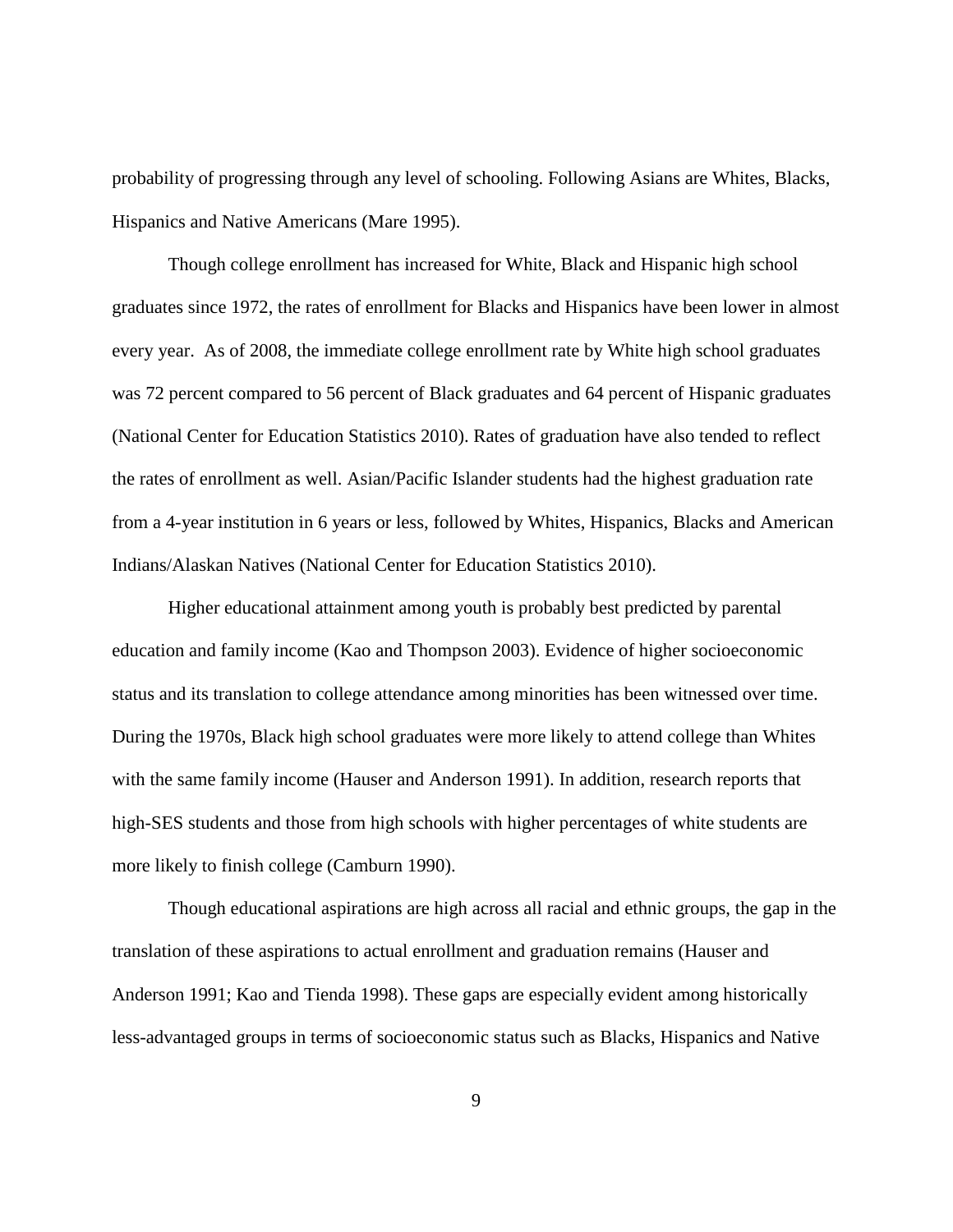Americans (Kao and Thompson 2003). One aspect of this study is to examine whether a college education is perceived to be an important avenue to life course success across racial and ethnic social categories. For example, on the one hand research demonstrates that Hispanics and Blacks are more likely to come from lower socioeconomic backgrounds and have fewer resources needed to attend a college or university (Pew Research Report 2012). Such economic stress may affect their attitudes towards educational attainment. One the other hand, Asian Americans are more likely to come from higher socioeconomic backgrounds and may expect to go to college to pursue their occupational aspirations. This study examines variation across social categories among respondents of the Millennial birth cohort.

#### Women

<span id="page-15-0"></span>Early status attainment research dealt almost exclusively with men as seen in the Blau and Duncan model as well as the Wisconsin Model. However, as time has progressed research has expanded to include women. In 1970, the majority of college students were men (58%), but by the year 2000, 56% of all college students were women (Freeman 2004). During the same time period, early research into the educational attainment of women and men showed that in 1975, 18 percent of men and 11 percent of women held bachelor degrees. By the year 2000, not only had the percentage of college degrees increased for both male and females the gap between the two had narrowed, with 28 percent of men holding bachelor's degrees and 24 percent of women (Day and Newburger 2002). In fact, according to the National Education for Statistics (1999), since 1982, more women then men have received bachelor's degrees.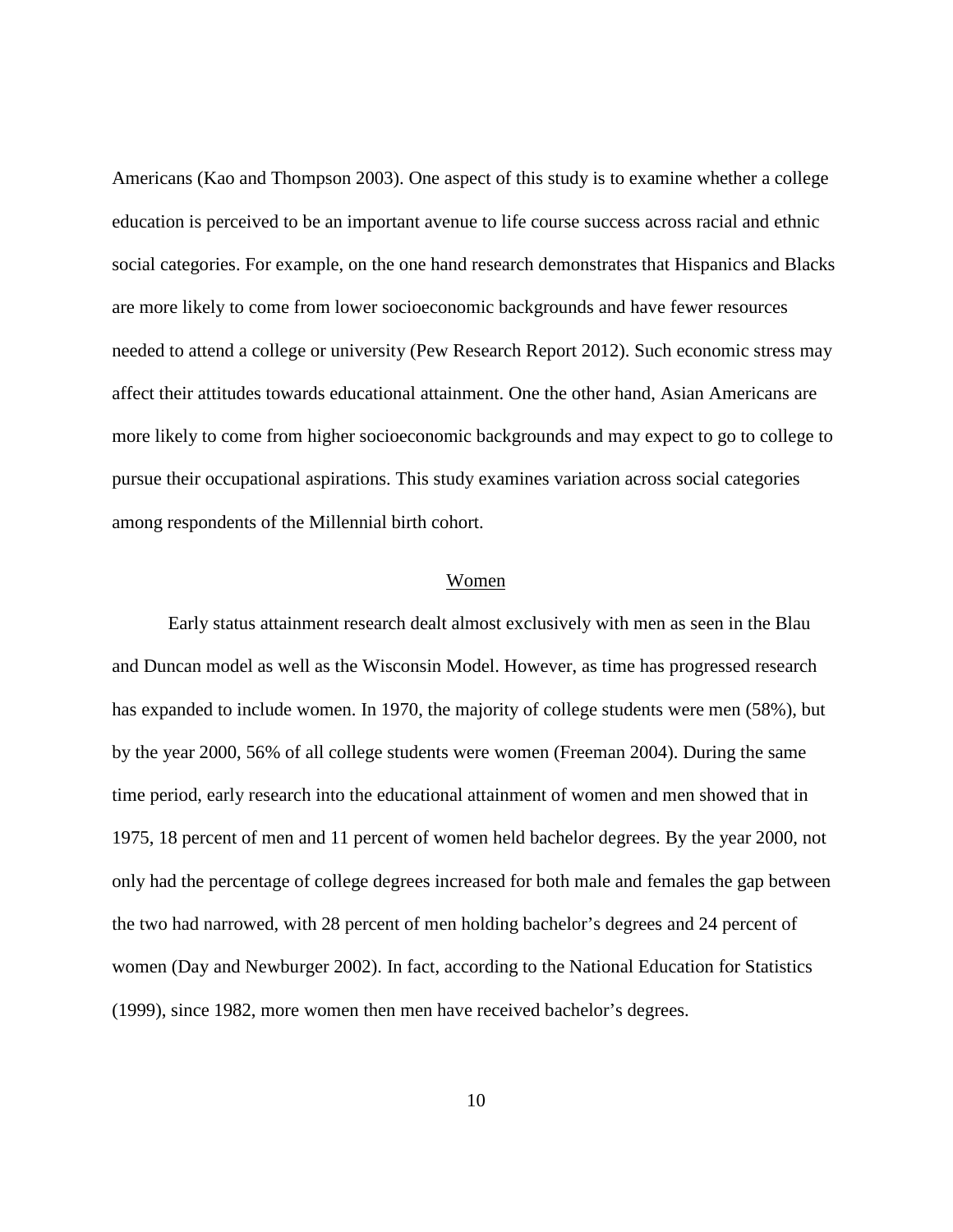More recent evidence has shown that these gains in female educational attainment have now translated to females outperforming males on several educational benchmarks (Diprete and Buchmann 2006). Today women are more likely than men to attend college, obtain a degree, and pursue some form of graduate or professional school (Astin 1998; Bae et al. 2000). A study by Alexander Astin (1998), which examined the Cooperative Institutional Research Program (CIRP), annual surveys of college freshmen since 1966, reported this increase by women and graduate degrees in a multitude of areas. Women since 1966 have shown an increase in every type of graduate degree but especially in doctorate and advanced professional degrees. Where as in 1966, 40.3% of freshmen college women aspired to graduate degrees, by 1998, that number had increased to 67.7%. The 67.7% of women interested in pursuing graduate degrees is higher than the 65.3% of men who over the same time period have shown a decrease in law degrees (- 38%) and minimal increases in other graduate degrees.

A variety of reasons are cited for this increase in women's educational and occupational aspirations. One reason is attributed to the women's movement which has not only had an impact on education and occupations of women but also on the attitudes of men and women and the role of women in society. According to Astin (1998), the proportion of men and women who perceive the role of married women to be confined to the home and family has declined to less than half the levels reported in 1967. Two-thirds (66.5%) of men and upwards of half of women (44.3) of women in 1967 felt that women's role in marriage was to be at home and care for the family. By 1996, these percentages had fallen dramatically, 30.8% of men and 19% of women. The changes in females' presence in college education have not entirely been due to their increased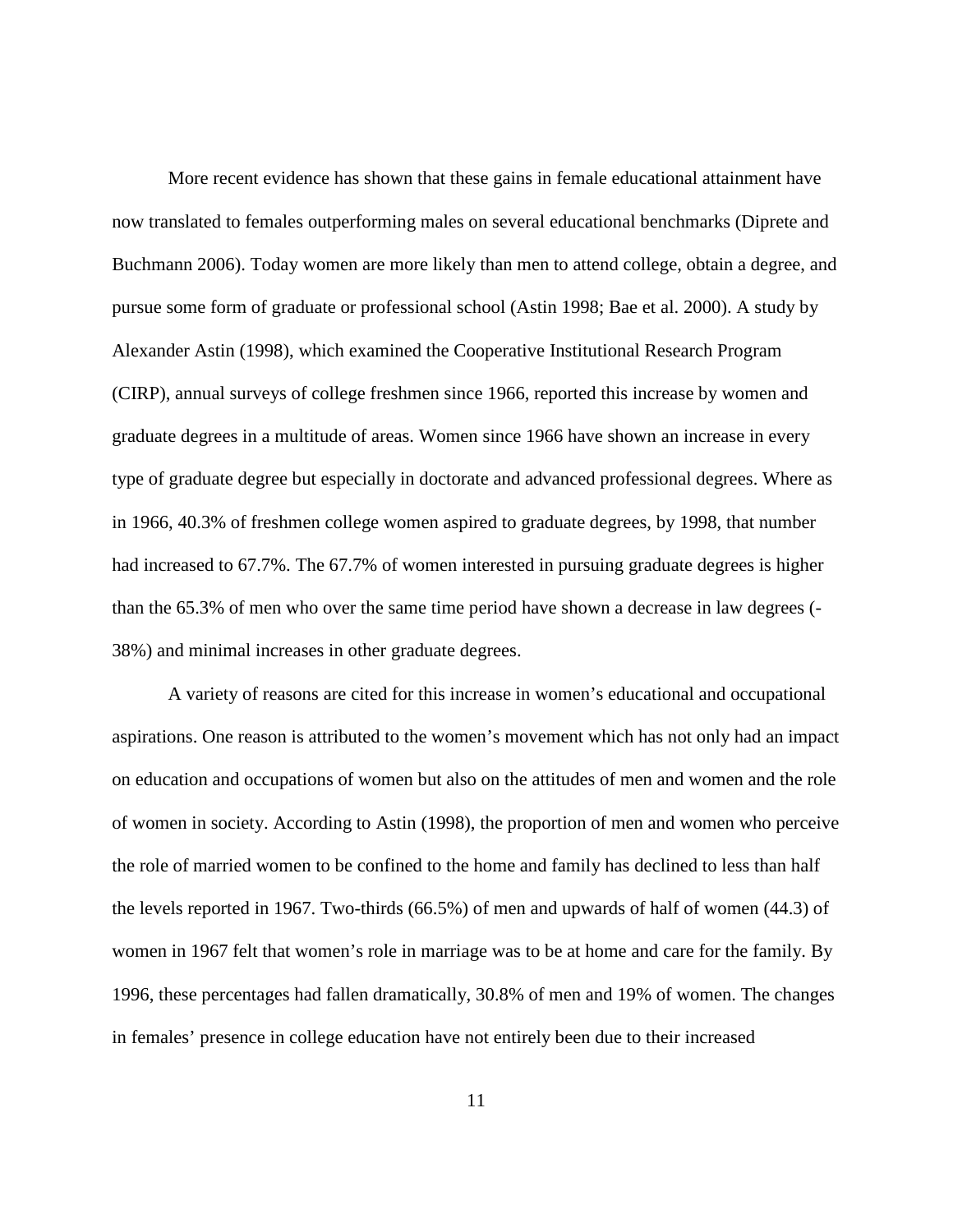enrollment. Charles and Luoh argued that this rising female advantage might instead be attributed to males and their increased skepticism and uncertainty in the overall return of a college education (2003). In their study, Charles and Luoh measured this uncertainty as the variance in earnings for men holding college degrees and continued to argue that earnings of men with college degrees is becoming less and less stable which is affecting the rates of men's attendance in higher education and therefore creating a gender gap.

Overall, women have been shown to benefit from higher education in multiple ways. Labor market opportunity and higher wages have been cited as two of the main factors however a college education has been shown to provide women with insurance against poverty, lower rates of out-of-marriage childbearing and lower risks of divorce and increased standard of living (Diprete and Buchmann 2006). Given these positive potential outcomes as the result of higher education, it seems that there would be no reason for the trend to change.

#### Millennials

<span id="page-17-0"></span>Much like the Baby Boomers, there is no exact definition or specific dates that constitute who is a Millennial. However, Millennials are generally considered to be those born between the early 1980s and the mid-late 1990s (Levenson 2010). In short, the Millennial generation are those who have grown up in a time of unprecedented technological change. They are the generation of social networking (e.g., MySpace, Facebook, LinkedIn, and Ning) (Deal, Altman, and Rogelberg 2010). Millennials are also said to be more obese than previous generations; so much so, that if the current trajectory doesn't change, more than 30% of the children born in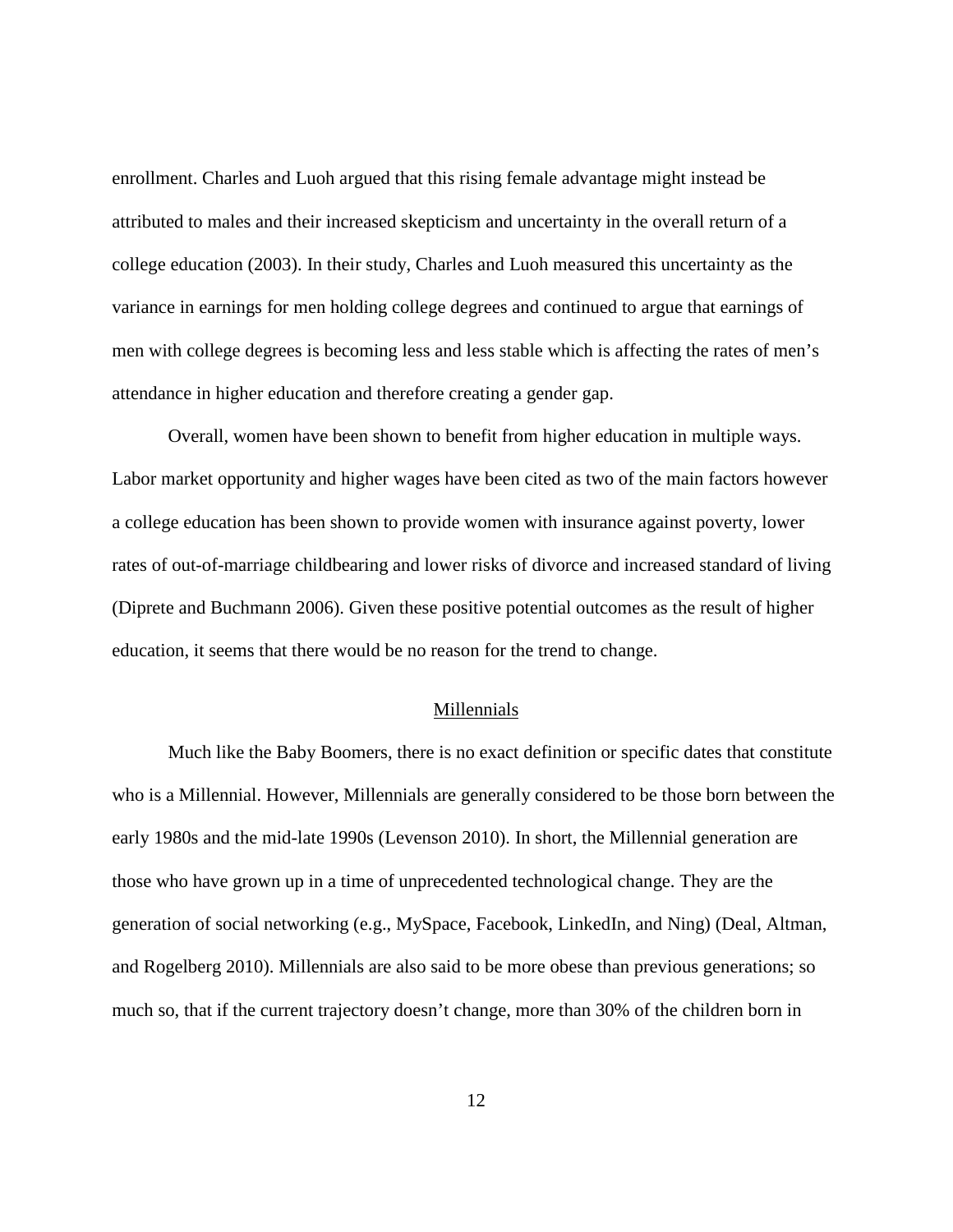2000 will go on to have significant medical issues and compromise their participation in the workforce (Barkin, Heerman, Warren and Renhoff 2010).

In more detail, Millennials are entering college in record numbers but with lower levels of general knowledge (Deal et al. 2010). As it relates to their family structure, Millennials differ somewhat from previous generations. Over time, there has been a gradual shift to fewer twoparent families, more dual income households, more women in the workforce, and delayed childbearing.

Even with the recent recession, the Baby Boomers are well within the transition period from workforce to retirement; and their children, who have become known as Millennials, continue to enter the workforce as they have been doing for almost a decade (Hauw and Vos 2010). Millennials continue to enter the job markets and do so with high expectations regarding career advancement. Career progression and occupational attainment are important motivational drivers for Millennials (Hauw and Vos 2010).

As ambitiously mobile as the millennial generation has been described, they have incorporated other important elements into their lives. It is typically assumed that Millennials have placed an increased value in their non-work time and, as a result, are willing to sacrifice economic opportunity to do so (Levenson 2010). The cohort has stressed the importance of work/life balance, meaningful work experiences, and nurturing work environments (Ng, Schweitzer, and Lyons 2010).

Further, recent research has shown that, given their higher levels of education, Millennials are more likely to try and negotiate the terms under which they work and focus on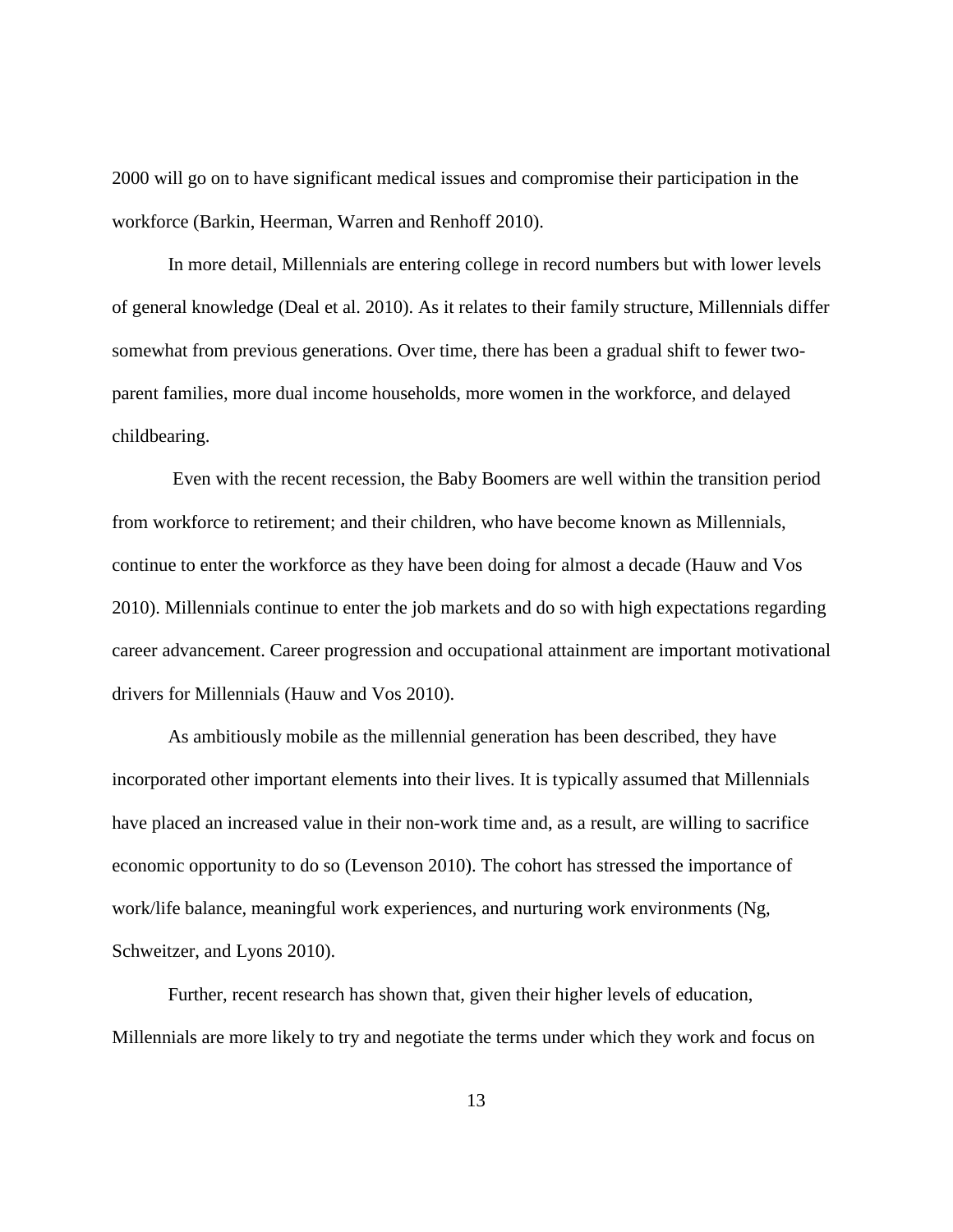the work/life balance throughout their careers (Ng et al. 2010). In contrast, Millennials feel that as a result of their high education, fast-paced society, and globalized economy, occupational advancements and income rewards should be instantaneous. This thought process has been described as an "impatience to succeed" and a need for quick rewards rather than "paying dues" (Ng et al. 2010).

With the recent economic downturn, research has shown that Millennials are having trouble finding work. However, there is positive relationship between their level of optimism about their opportunities on the labor market and their expectations regarding job content, career development, financial rewards, and social atmosphere (Hauw and Vos 2010). Millennials, compared with previous generations, are shown to have high positive traits (Deal et al. 2010). In fact, findings by Ng, Schweitzer and Lyons have shown that Millennials have high job expectations while in college, and, once a job or career is established, Millennials report higher job satisfaction than older generations did at the same age.

Previous research has shown that there are many factors that affect one's ability to be mobile. Though there has been research published on Millennials, the findings are still relatively sparse and contradictory at times (Deal et al. 2010). There has also been relatively little empirical research documenting the specific expectations of North American Millennials (Ng et al. 2010). Despite research that has been reported recently on Millennials and their participation in the workforce, their life-long mobility cannot yet be fully measured. There is still a substantial amount of the millennial generation that has yet to fully enter the workforce and begin seeking further occupational and status attainment.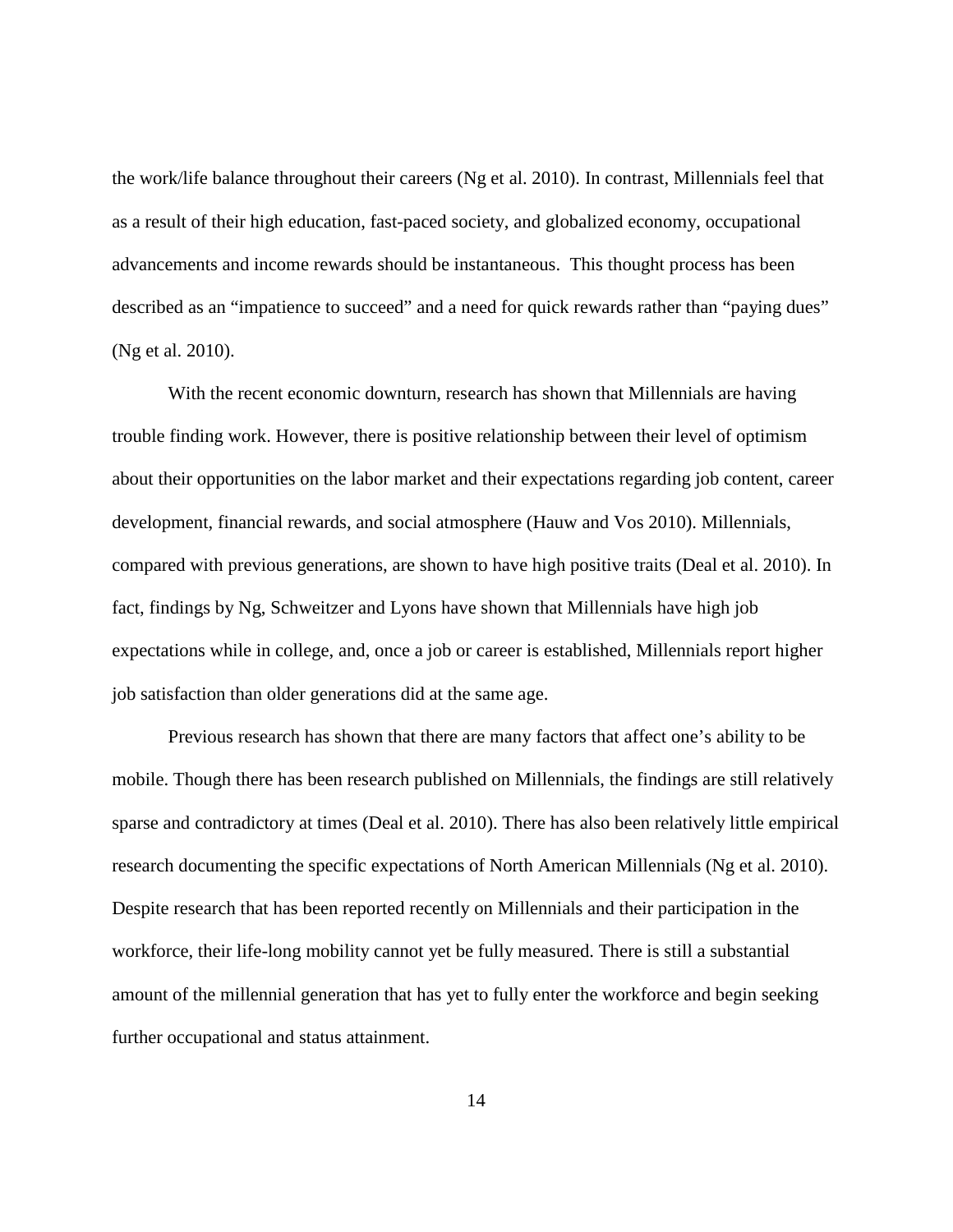Since research surrounding Millennials is sparse this study will examine the extent to which Millennials consider educational attainment an important component to overall life course success. The Pew Research Center recently conducted a survey that over sampled members of the Millennial birth cohort. This survey provides the unique opportunity to examine their attitudes and whether these attitudes vary by racial/ethnic identity and gender while controlling for subjective social class and other sociodemographic factors. To date, there no research analyzes this research question using a large, national level probability sample of Millennial adults.

To reemphasize, the purpose of this study will be to add to the research that already surrounds the effects that college education may have on one's life-course but will do so by observing a group that are currently the vocal point of higher education and becoming an increasingly significant as it pertains to occupational attainment and life-course success. This study uses the data gathered by the Pew Research Center and examines a specific age group, current 18-30 year olds, to gather a better understanding of their attitudes toward the value of higher education within the current era of the economy, education, and job opportunity.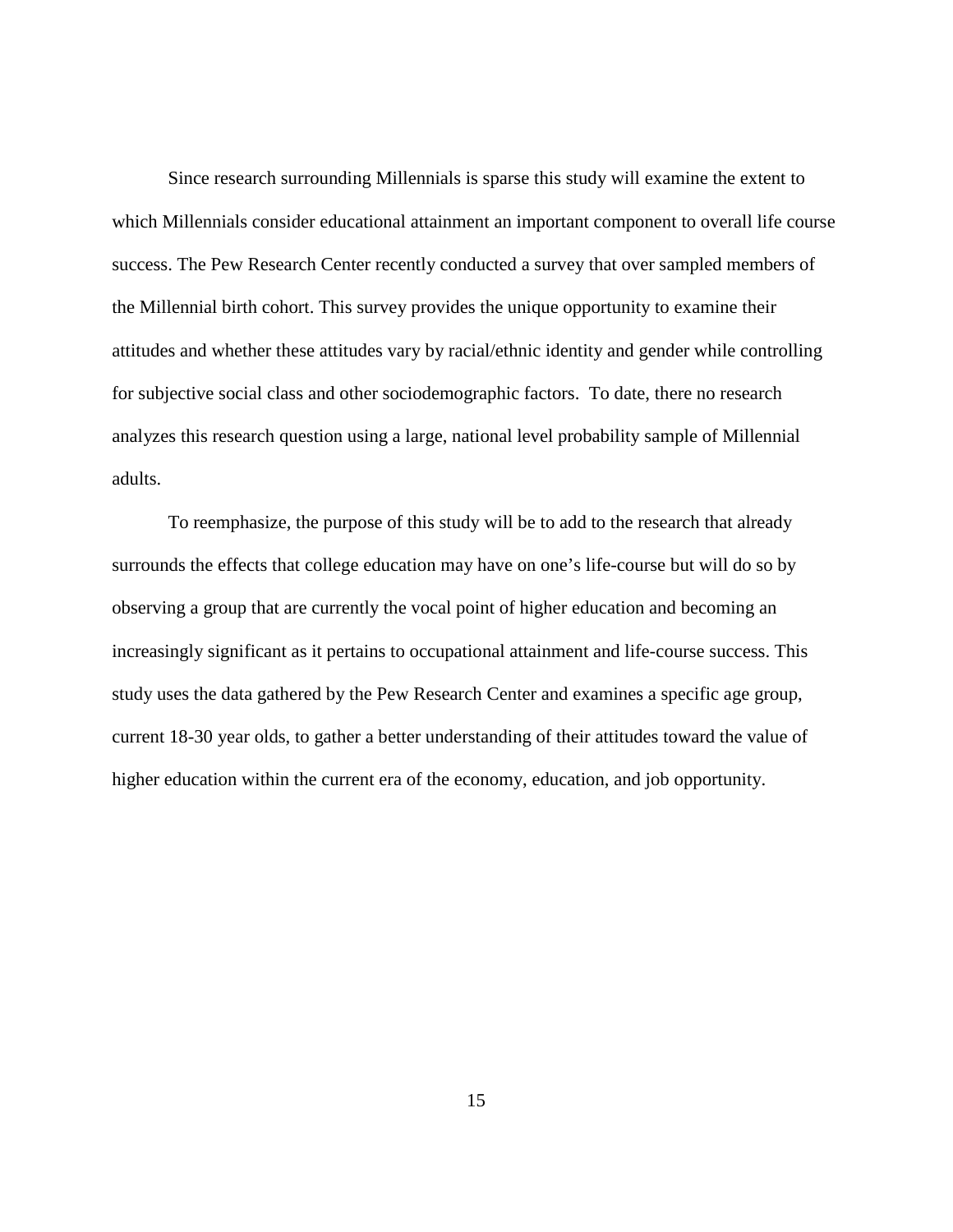## **CHAPTER 3: METHODOLOGY**

#### Data

<span id="page-21-1"></span><span id="page-21-0"></span>The data for the current analysis was obtained through a survey performed by the Pew Research Center. The Pew Research Center is a nonpartisan research center that conducts public polling, demographic research, media content analysis, and other empirical social science research. The Pews research is carried out through seven different research projects and the data for this analysis is sponsored by the Pew Social and Demographic Trends Project (Pew Research Center 2011).

Titled the Higher Education/Housing Survey, these data are selected because they contain recent information regarding higher education and the economy as well as general demographic information that are important for this study. This particular questionnaire was performed in March of 2011, using a random sample and phone interviews of 2,130 adults 18 years and older. For this particular survey, researchers purposely over sampled for Millennials. Of the total number of targets, there were more than 750 of these persons who were 18-34 years old. For the purpose of this study, respondents between the ages of 18 and 30 will be used apart from the entire sample at times, as these persons represent the Millennial cohort to which this study is aimed towards.

#### Dependent Variable

<span id="page-21-2"></span>Two dependent variables will be used for this study. Both variables will gauge the perceived importance of a college education. The first variable, Question 12 on the survey, asks the respondent to identify how important four different factors are in helping a young person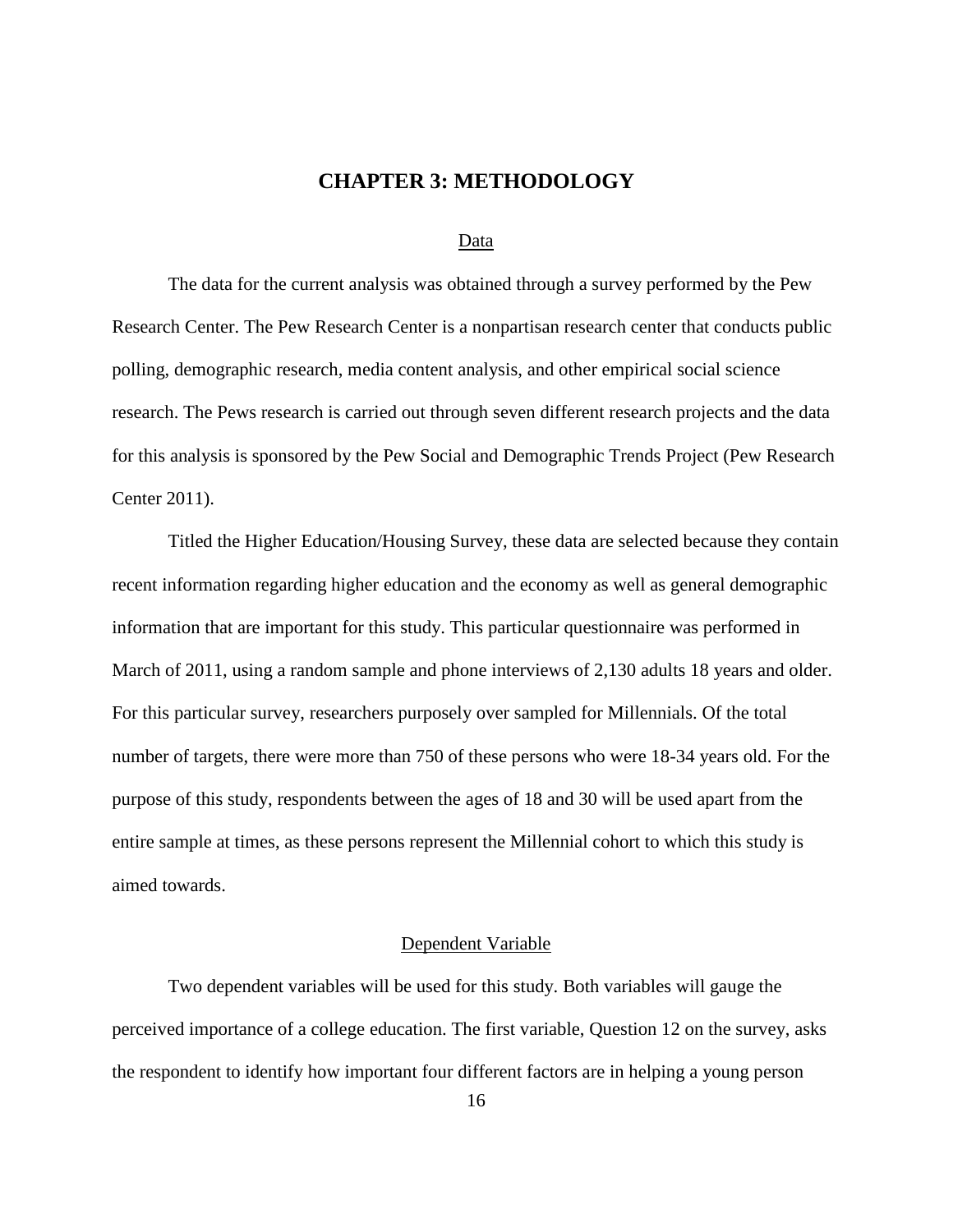succeed in the world today. The factor used for this study addresses the importance of obtaining a college education. This question looks at respondent's perceptions that a college degree will lead to life-course success. The question is worded as follows: "*Would you say this is extremely important, very important, somewhat important, or not too important in helping a young person succeed in the world today?"*

Response categories are (1) Extremely important, (2) very important, (3) somewhat important, and (4) not too important. After viewing the responses to this question, roughly 80 percent of respondents' answered either 1 or 2. The difference between "extremely important" and "very important" is unclear; therefore, for the purpose of this study, respondent choices for this question are recoded as a binary dichotomous variable. Respondent's choices are recoded as (0) "somewhat important" or "not too important" and (1) "very important" or "extremely important".

The second variable that will be used for this study approaches the perceived importance of college education from another direction. Question 17 measures respondent's perceptions of the relative *value* of education to the money spent to obtain the education. This question is expressed as follows: *"How would you rate the job the higher education system in this country is doing in terms of providing VALUE for the money spent by students and their families? Would you say…"*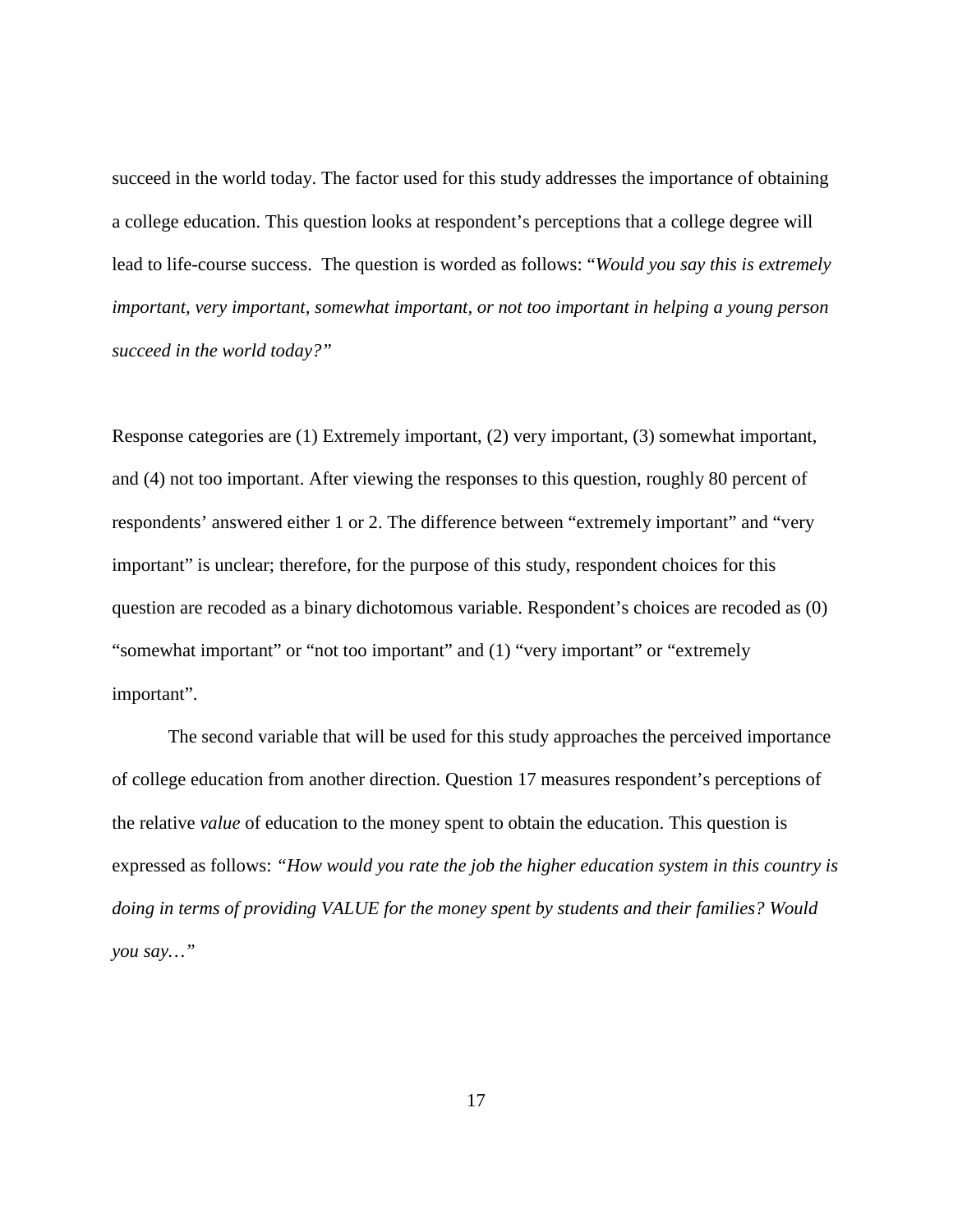Initial response categories are: (1) Excellent, (2) Good, (3) Only fair, (4) Or poor. For this study however, the categories will be recoded as: (1) Or poor, (2) Only fair, (3) Good, and (4) Excellent. After viewing the frequencies for this variable and determining the relatively even distribution of respondent's answers, a recoding into a dichotomous variable, performed for the first dependent variable is not required.

#### Independent Variables

<span id="page-23-0"></span>The independent variables in this study are gender and race/ethnicity. Kingston et al. (2003) used race, sex and class as variables in their study, "*Why Education Matters,"* in their analysis of General Social Survey (GSS) data, another nationally representative sample.

A dummy variable is created to represent female respondents*.* Two questions are used to identify respondent's race and/or ethnicity. The first question is *"Are you of Hispanic, Latino, or Spanish origin, such as Mexican, Puerto Rican or Cuban?"* Respondent's choices are (1) "yes" and (2) "no*."* The second question is "*Which of the following describes your race?"* Respondent choices are (1) white*,* (2) Black or African American, (3) Asian or Asian American, and (4) some other race. From these two questions, dummy variables for African Americans, Asian Americans, Hispanic, and "Others" are created with white respondents serving as the reference category.

#### Control Variables

<span id="page-23-1"></span>Educational attainment is operationalized through an eight point with an eight point scale. The coding is (1) none, or grade 1-8, (2) grades 9-11, (3) High School graduate or GED, (4) technical, trade, or vocational school after High School, (5) some college, no degree, (6) two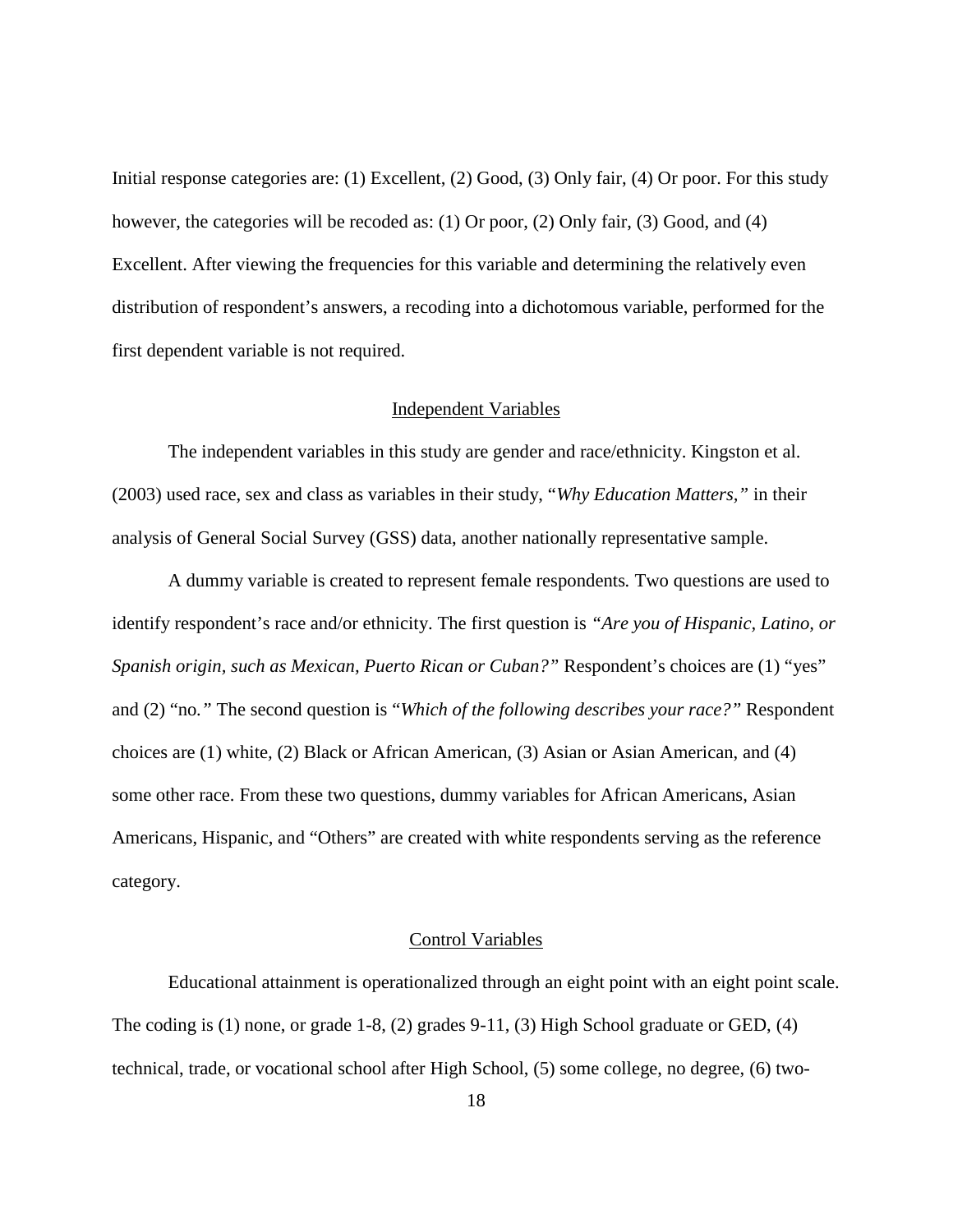year Associates degree, (7) college graduate or Bachelors degree, and (8) post graduate training or professional school after college. Total family income is measured by a nine point scale. The coding is (1) less than \$10,000 a year to (9) \$150,000 or over. Subjective class identification is measured using the following question: "*If you were asked to use one of these commonly used names for the social classes, which would you say you belong in? The upper-class, upper-middle class, middle class, lower-middle class, or lower class?"* Responses are recoded to the following scale: (1) lower class, (2) lower-middle class, (3) middle class, (4) upper-middle class, and (5) upper class.

Two items are used to operationalize household composition. The first question asked respondents "*are you currently married, living with a partner, divorced, separated, widowed, or have you never been married*?" Dummy variables are created for respondents who are married, living with a partner, or divorced or separated. Never married respondents serve as the reference group. The second question asked respondents is they had children under the age of eighteen. A dummy variable is generated for respondents who have children under the age of eighteen.

Final control variables include employment status, whether the respondent is currently living at home and a retirement question which addresses the extent to which a respondent considers living comfortably in retirement an important concern. For this analysis, the variable is coded (1) not too important, (2) somewhat important, (3) very important, and (4) extremely important.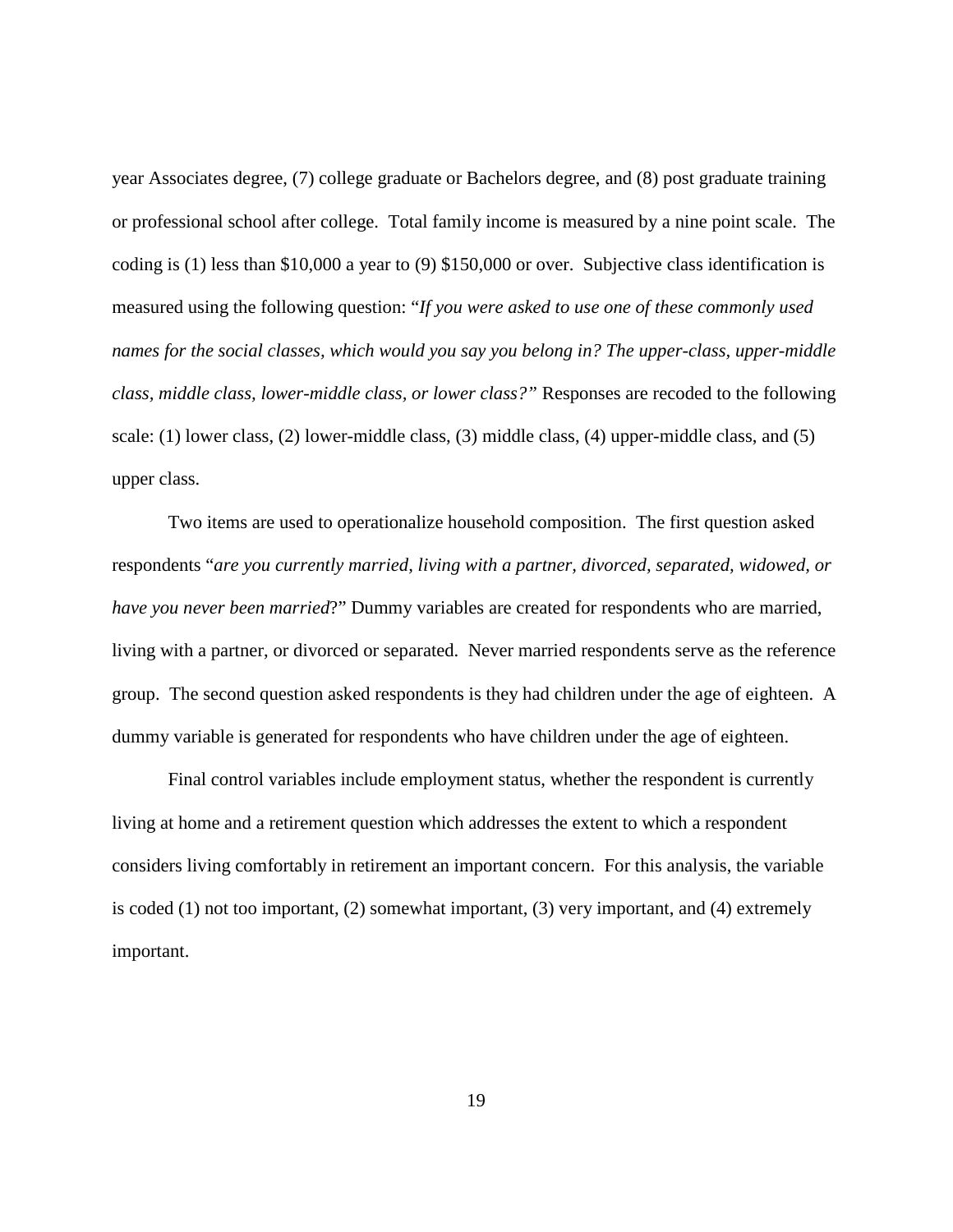## **CHAPTER 4: ANALYTICAL STRATEGY**

<span id="page-25-0"></span>Two different statistical techniques will be used in the analysis. Binary logistic regression will be used to analyze the dichotomous dependent variable addressing the importance of a college education for life course success. Ordinary least squares (OLS) regression will be used to analyze the perceived value of higher education. Three tables will be constructed to display the results. Table 1 will present the means, standard deviations, and proportions for all variables. Table 2 will display the results of the binary logistic regression, and Table 3 will exhibit the results of the OLS regression.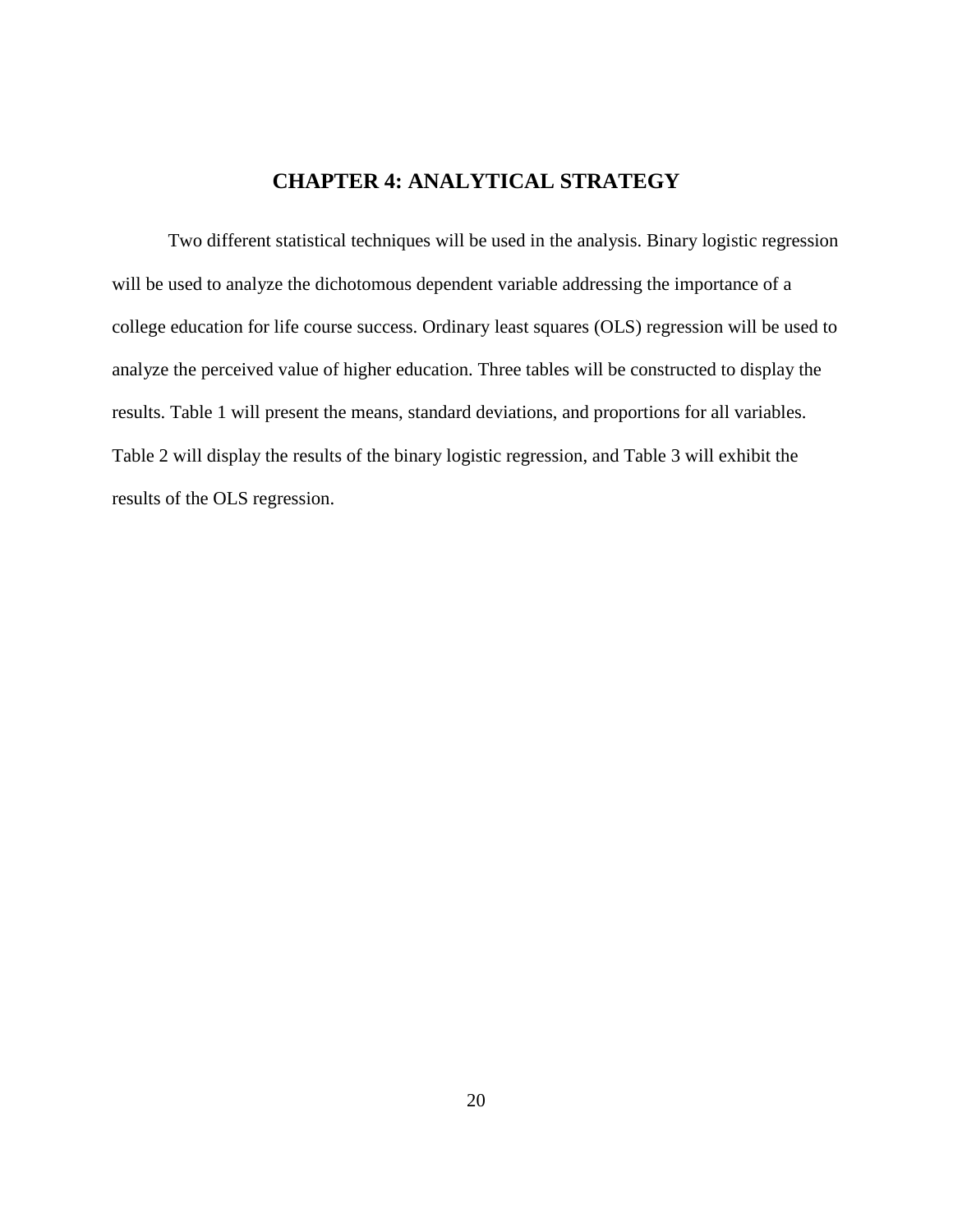## **CHAPTER 5: RESULTS**

<span id="page-26-0"></span>Table 1 displays the means and standard deviations for the dependent, independent, and control variables. The table is separated into two groups, Millennials (respondents age 18-31) and the entire sample, which incorporates all cohorts. The table shows that 81.8% of the Millennial sample report feelings that a college is important in helping a young person succeed in the world today. When the entire sample is included, the feeling that a college education is important to success dips only slightly to 80.1%. For the value of education variable, the mean frequency among Millennials is 2.32 and indicates that respondents feel that the higher education system is doing a fair to good job of providing value for the money spent. The mean frequency for the value of education for money spent when including the full sample is 2.33, roughly the same as Millennials.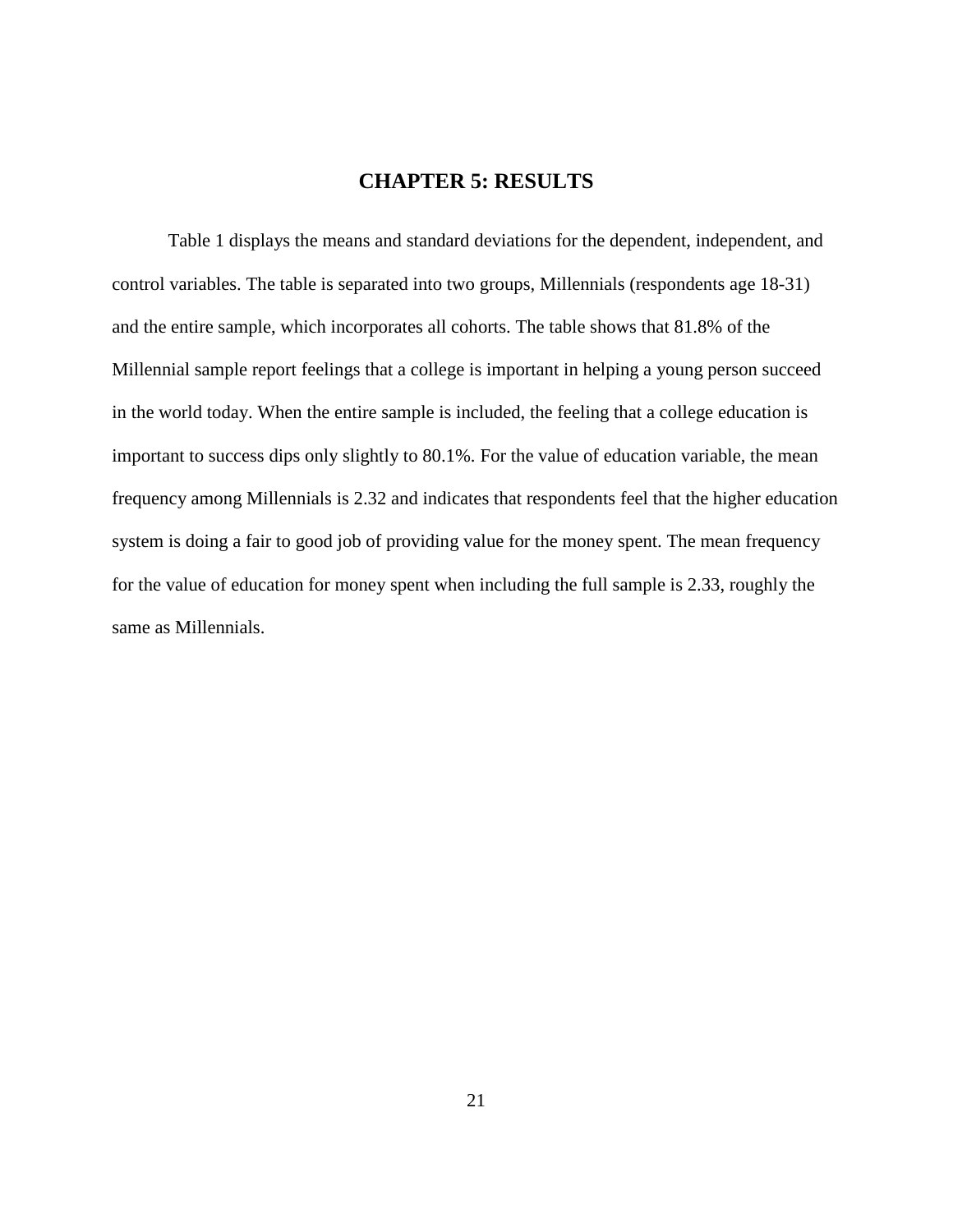|                                                             | Millennials (age<br>$18-30$ |           |             | Full Sample (all cohorts)      |
|-------------------------------------------------------------|-----------------------------|-----------|-------------|--------------------------------|
|                                                             | Mean                        | <b>SD</b> | $\mathbf N$ | Mean<br><b>SD</b><br><b>SD</b> |
| Perceived Importance of<br>College Education                | 0.8189                      | 0.385     | 657         | 0.801<br>0.399<br>2073         |
| <b>Education Value</b>                                      | 2.323                       | 0.743     | 644         | 2012<br>2.334<br>0.774         |
| <b>Female Respondents</b>                                   | 0.471                       | 0.499     | 658         | 0.523<br>0.499<br>2092         |
| <b>Black Respondents</b>                                    | 0.1839                      | 0.388     | 658         | 0.157<br>0.364<br>2092         |
| <b>Hispanic Respondents</b>                                 | 0.202                       | 0.402     | 658         | 0.141<br>0.348<br>2092         |
| <b>Asian Respondents</b>                                    | 0.052                       | 0.218     | 658         | 0.035<br>0.179<br>2092         |
| Other Respondents                                           | 0.158                       | 0.365     | 658         | 0.102<br>0.303<br>2092         |
| <b>Educational Attainment</b>                               | 4.8                         | 1.971     | 655         | 5.09<br>2.077<br>2081          |
| Respondents Income                                          | 4.28                        | 2.32      | 658         | 2.302<br>2092<br>4.95          |
| Respondents Income                                          | 2.864                       | 0.84      | 650         | 0.892<br>2062<br>2.937         |
| <b>Married Respondents</b>                                  | 0.225                       | 0.417     | 658         | 0.454<br>0.497<br>2062         |
| <b>Cohabitating Respondents</b>                             | 0.113                       | 0.316     | 658         | 0.067<br>0.251<br>2092         |
| Divorced Respondents                                        | 0.035                       | 0.184     | 658         | 0.116<br>0.319<br>2092         |
| <b>Employed Respondents</b>                                 | 454                         | 0.499     | 658         | 0.444<br>0.497<br>2092         |
| Respondents Living at Home                                  | 0.26                        | 0.439     | 658         | 0.084<br>0.278<br>2092         |
| Respondents Importance for<br><b>Comfortable Retirement</b> | 3.172                       | 0.818     | 655         | 2063<br>3.144<br>0.79          |
| Millennials                                                 |                             |           |             | 0.315<br>0.464<br>2092         |
| Generation X                                                |                             |           |             | 0.246<br>0.431<br>2092         |
| <b>Baby Boomer Generation</b>                               |                             |           |             | 0.247<br>0.432<br>2092         |
| <b>Retired Respondents</b>                                  |                             |           |             | $0.18\,$<br>0.384<br>2092      |

<span id="page-27-0"></span>Table 1. Means and Standard Deviations for Gender, Race, Educational Attainment, Income, Subjective Class, Marital Status, and other Sociodemographic Variables

Note: Cell entries are given as logistic regression coefficients/odds ratio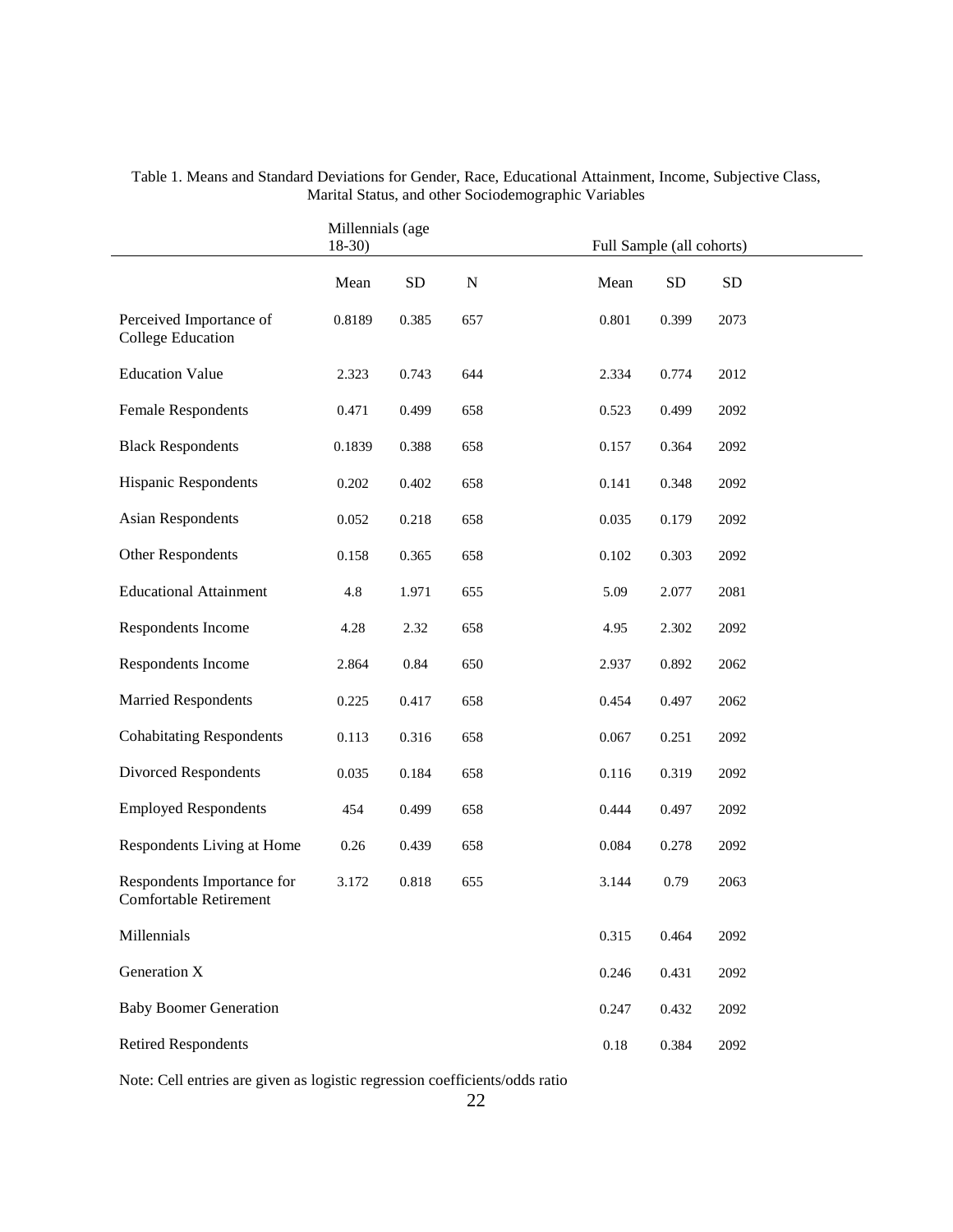with the standard error given in parentheses. \*  $p < .05$  \*\* $p < .01$ 

Females comprise fort-seven percent of the Millennial sample while making up fifty-two percent of the entire sample, cohorts included. The table also shows that amongst the Millennial sample, just over 18% are Black respondents, roughly 20% Hispanic, 5% Asian, and nearly 16% identify as being of some other race and ethnicity. When the entire sample is included, these percentages for Blacks, Hispanics, Asians, and others are reported as nearly 16%, 14%, 3.5%, and 10% respectively. It is also important to note that the table shows that 31.5 percent of the entire sample are reported as Millennial respondents while Generation X represents nearly 25 percent of the sample, nearly 25 percent are of the Baby Boomer generation and Retired respondents, those over the age of 65 at the time of the survey, comprise 18 percent of the sample.

Table 2 presents the logistic regression results for the analysis of gender, race and sociodemographic variables on the importance of education for success later in life. Model 1 exhibits the results of the importance of education regressed on gender. As noted earlier, literature has suggested that females have been attaining higher numbers of college degrees in recent years. Model 1 displays a chi-square of 18.97 that is statistically significant. This analysis supports earlier research regarding females' recent trends toward educational attainment revealing that females have higher odds than males for feeling a college education is important for success. The second model in Table 2 adds the race and ethnicity coefficient and the analysis indicates the model is statistically significant. In Model 2, the gender coefficient holds significant while the race coefficient for Black is also significant. These results suggest that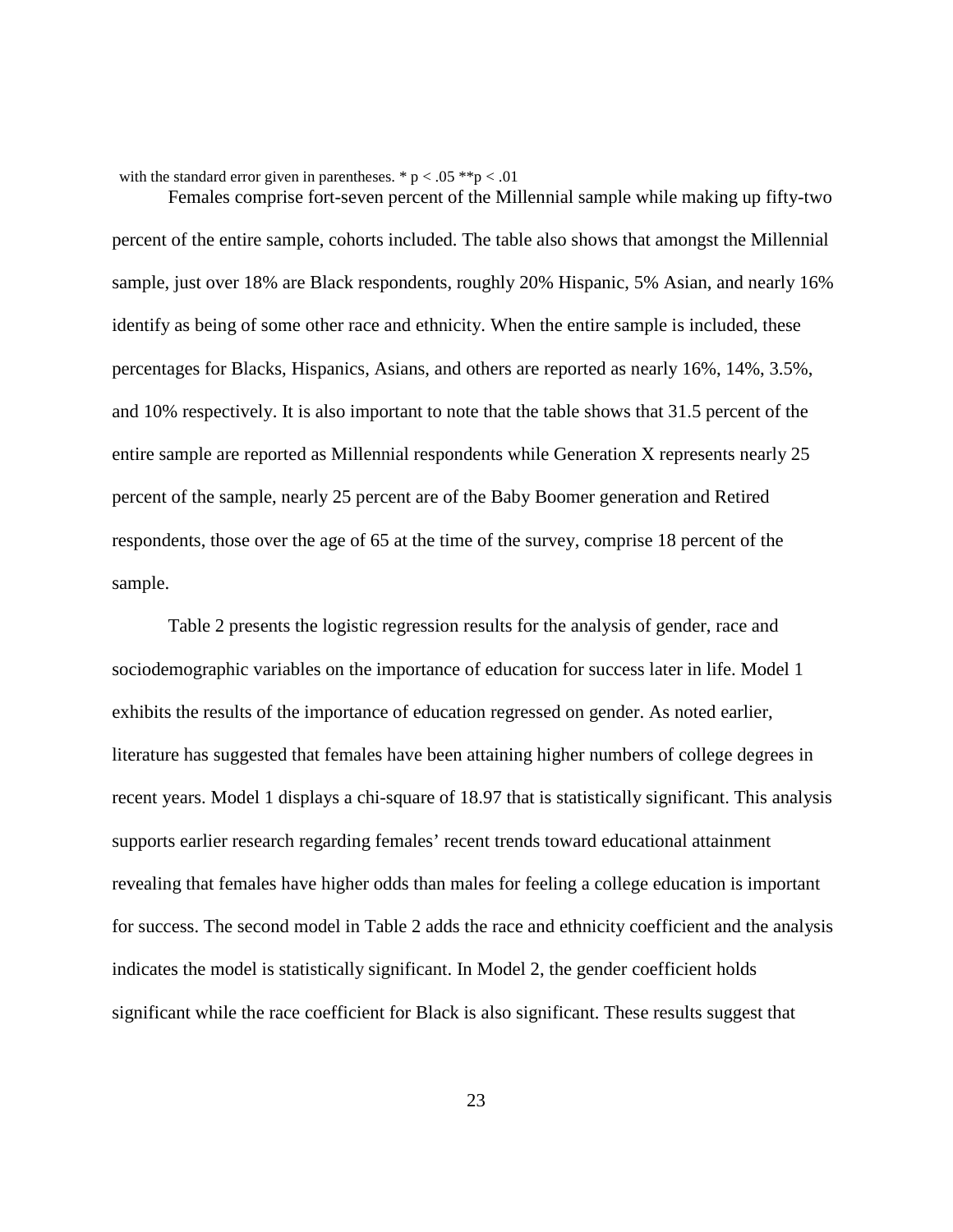females and blacks display higher odds of feeling that higher education is important to long-term success.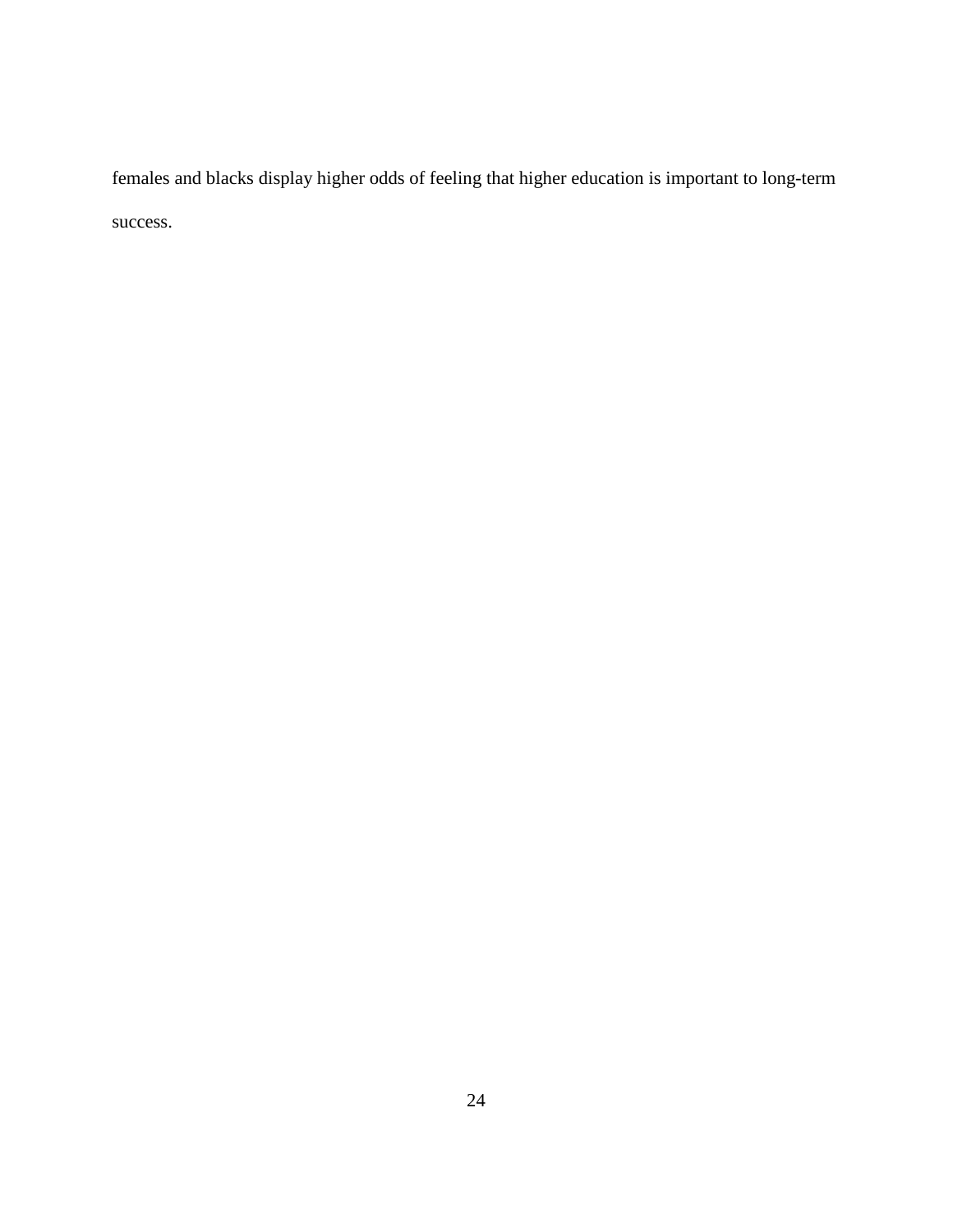| Independent Variable                                           | Model 1                                  | Model 2                                 | Model 3                                     |  |
|----------------------------------------------------------------|------------------------------------------|-----------------------------------------|---------------------------------------------|--|
| Female Respondents                                             | .920/2.510**<br>(.219)                   | .954/2.597**<br>(.222)                  | $.808/2.243**$<br>(.234)                    |  |
| <b>Black Respondents</b>                                       |                                          | 1.023/2.781**<br>(.331)                 | .736/2.087*<br>(.345)                       |  |
| Hispanic Respondents                                           |                                          | .386/1.471<br>(.331)                    | .436/1.546<br>(.324)                        |  |
| <b>Asian Respondents</b>                                       |                                          | .790/2.203<br>(.554)                    | .543/1.722<br>(.571)                        |  |
| Other Respondents                                              |                                          | .564/1.757<br>(.346)                    | .342/1.408<br>(.359)                        |  |
| <b>Educational Attainment</b>                                  |                                          |                                         | .037/1.037<br>(.062)                        |  |
| Subjective Class                                               |                                          |                                         | .244/1.276<br>(.148)                        |  |
| Married Respondents                                            |                                          |                                         | $-.108/.897$<br>(.283)                      |  |
| <b>Cohabitating Respondents</b>                                |                                          |                                         | .263/1.301<br>(.396)                        |  |
| Divorced Respondents                                           |                                          |                                         | $-.043/.958$<br>(.613)                      |  |
| <b>Employed Respondents</b>                                    |                                          |                                         | $-.324/.723$<br>(.235)                      |  |
| Respondents Living at Home                                     |                                          |                                         | .275/1.316<br>(.286)                        |  |
| Respondents Importance of<br><b>Comfortable Retirement</b>     |                                          |                                         | $.565/1.760**$<br>(.133)                    |  |
| Constant<br>N<br>Chi-Square<br>Cox & Snell R2<br>Nagelkerke R2 | 1.141<br>657<br>18.972**<br>.028<br>.047 | .793<br>657<br>35.968**<br>.053<br>.087 | $-1.384$<br>657<br>54.613**<br>.081<br>.134 |  |

#### <span id="page-30-0"></span>Table 2: Logistic Regression Results: Effects of Gender, Race, and Other Sociodemographic Variables on the Importance of a College Education for Success Later in Life

Note: Cell entries are given as logistic regression coefficients/odds ratio with the standard error given in parentheses.  $* p < .05 **p < .01$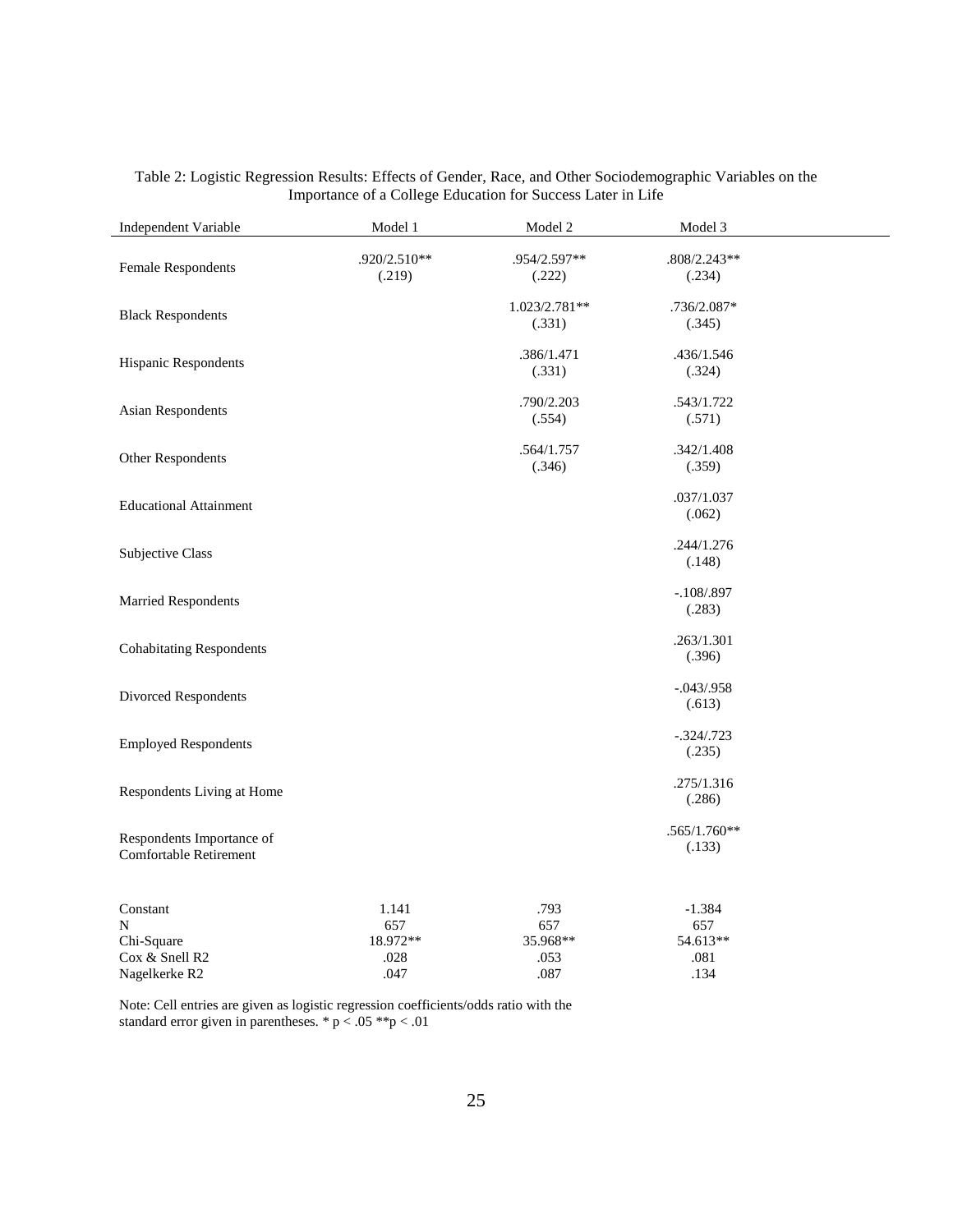The final model in Table 2, Model 3, includes the remaining sociodemographic variables of which Black and female continue to be consistent predictors of perceived college importance. Model 3 is also significant, and shows that, in addition to Blacks and females, those respondents who feel that being able to live comfortable in retirement are statistically significant as well. This means that Millennial respondents who feel as though the ability to be comfortable in retirement also have higher odds of reporting that a higher education is important to long-term success. This is consistent with previous literature that states that those with a college degree, over time, have higher earnings and better quality of life.

Table 3 exhibits the multiple regression results for the effects of race, gender, and other sociodemographic variables on the value of education for the money spent among Millennials. The first model in the table explains roughly 1% of the variation in the perceptions of the value of education for the money spent and is statistically significant. Based on the regression analysis in Model 1, female respondents are more likely to feel that the higher education system in this country is providing value for the money spent by students and their families. Model 2 explains 2% of the variation in the value of education when the race and ethnicity variable is included in the analysis and is statistically significant. Within the second model, the female variable holds while the race and ethnicity variable in this case are not significant. The third model, which includes all remaining control variables, accounts for 5.5% percent of the variation in perceptions on the value of education. The coefficient for female remains significant while the Black respondents variable shows significance as well. However, in Model 3, Black respondents are less likely to view the education system as providing value for the costs that are attached.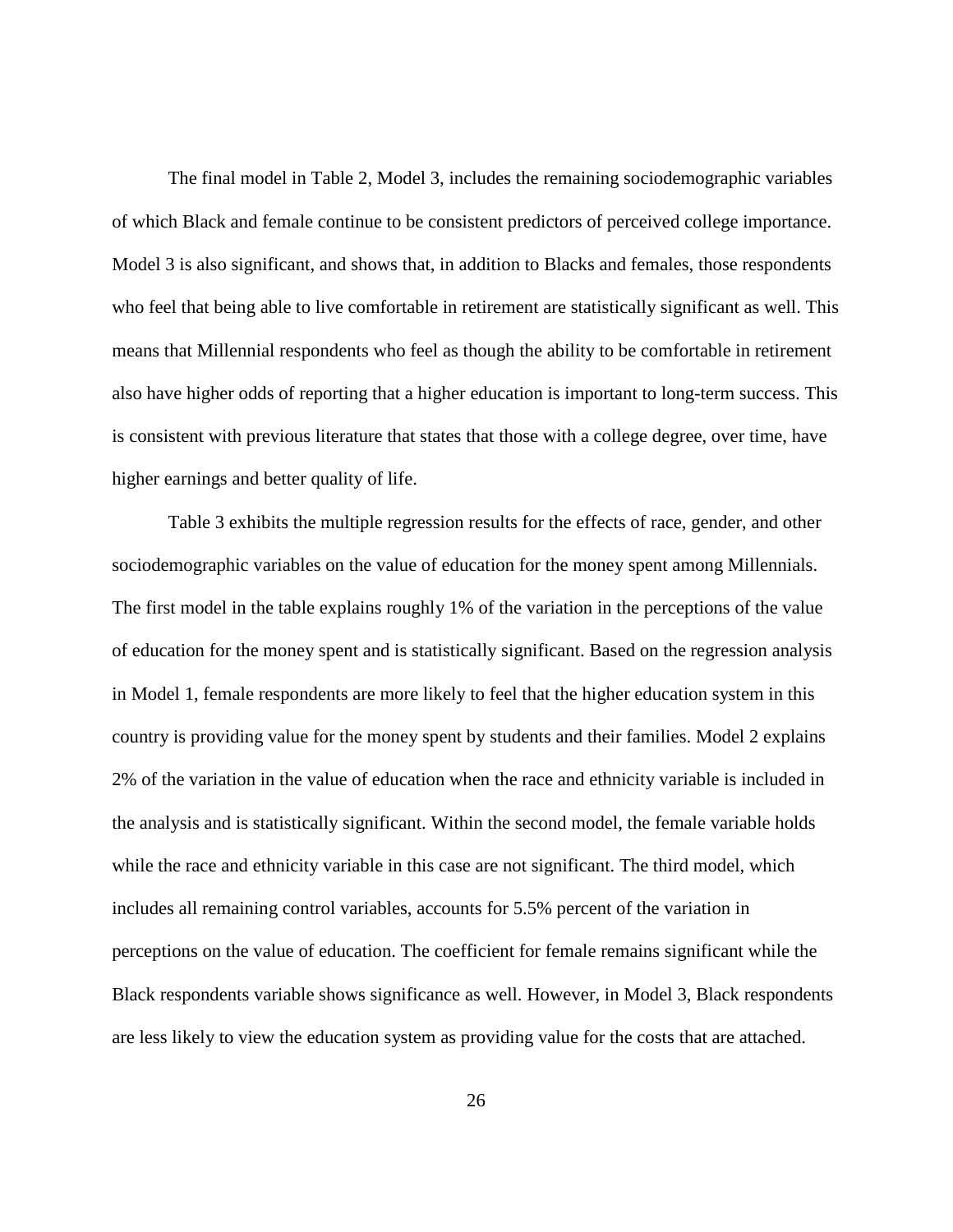Also, subjective class is significant based on the regression analysis, showing that a one-unit increment in subjective class identification leads to a .151 increase in perceptions toward the value of education. In more detail, among Millennials, those who identify as being of higher subjective class are more likely to feel that the education system is providing value for money spent.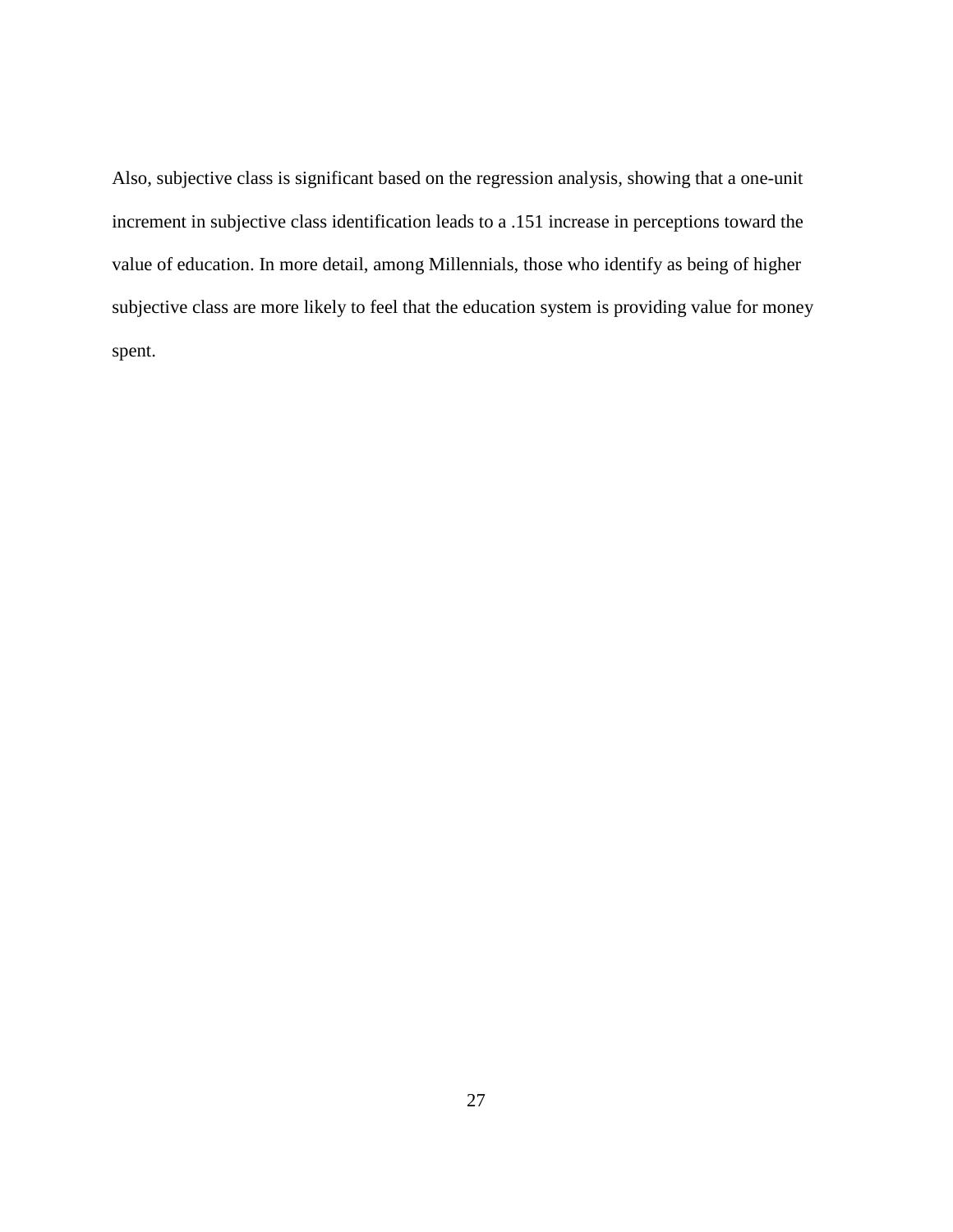| Independent Variable                                      | Model 1                              | Model 2                             | Model 3                            |
|-----------------------------------------------------------|--------------------------------------|-------------------------------------|------------------------------------|
| <b>Female Respondents</b>                                 | $.131/.088*$<br>(.059)               | $.136/.091*$<br>(.059)              | $.153/.103**$<br>(.060)            |
| <b>Black Respondents</b>                                  |                                      | $-0.116/-0.061$<br>(.078)           | $-.165/-086*$<br>(.080)            |
| Hispanic Respondents                                      |                                      | .142/.076<br>(.081)                 | .147/.079<br>(.082)                |
| <b>Asian Respondents</b>                                  |                                      | .092/.027<br>(.136)                 | .016/.005<br>(.138)                |
| Other Respondents                                         |                                      | $-.100/-049$<br>(.090)              | $-.103/-.051$<br>(.017)            |
| <b>Educational Attainment</b>                             |                                      |                                     | $-0.017/-0.046$<br>(.017)          |
| Respondents Income                                        |                                      |                                     | $-.002/-006$<br>(.016)             |
| Subjective Class                                          |                                      |                                     | $.151/.170**$<br>(.039)            |
| Married Respondents                                       |                                      |                                     | $-.044/-.025$<br>(.078)            |
| <b>Cohabitating Respondents</b>                           |                                      |                                     | $-.165/-.071$<br>(.098)            |
| Divorced Respondents                                      |                                      |                                     | .201/.048<br>(.167)                |
| <b>Employed Respondents</b>                               |                                      |                                     | $-.001/-001$<br>(.064)             |
| Respondents Living at Home                                |                                      |                                     | $-.026/-.015$<br>(.073)            |
| Respondents Importance for<br>Comfortable Retirement      |                                      |                                     | .050/.054<br>(.038)                |
| Intercept<br>$\mathbf N$<br>R <sub>2</sub><br>Adjusted R2 | 2.266<br>633<br>$.008**$<br>$.006**$ | 2.269<br>633<br>$.018*$<br>$.010**$ | 1.801<br>633<br>$.055*$<br>$.034*$ |

#### <span id="page-33-0"></span>Table 3. Multiple Regression Results: Effects of Gender, Race, and Other Sociodemographic Variables on the Value of Higher Education for Money Spent

Note: Cell entries are given as logistic regression coefficients/odds ratio with the standard error given in parentheses. \* p < .05 \*\*p < .01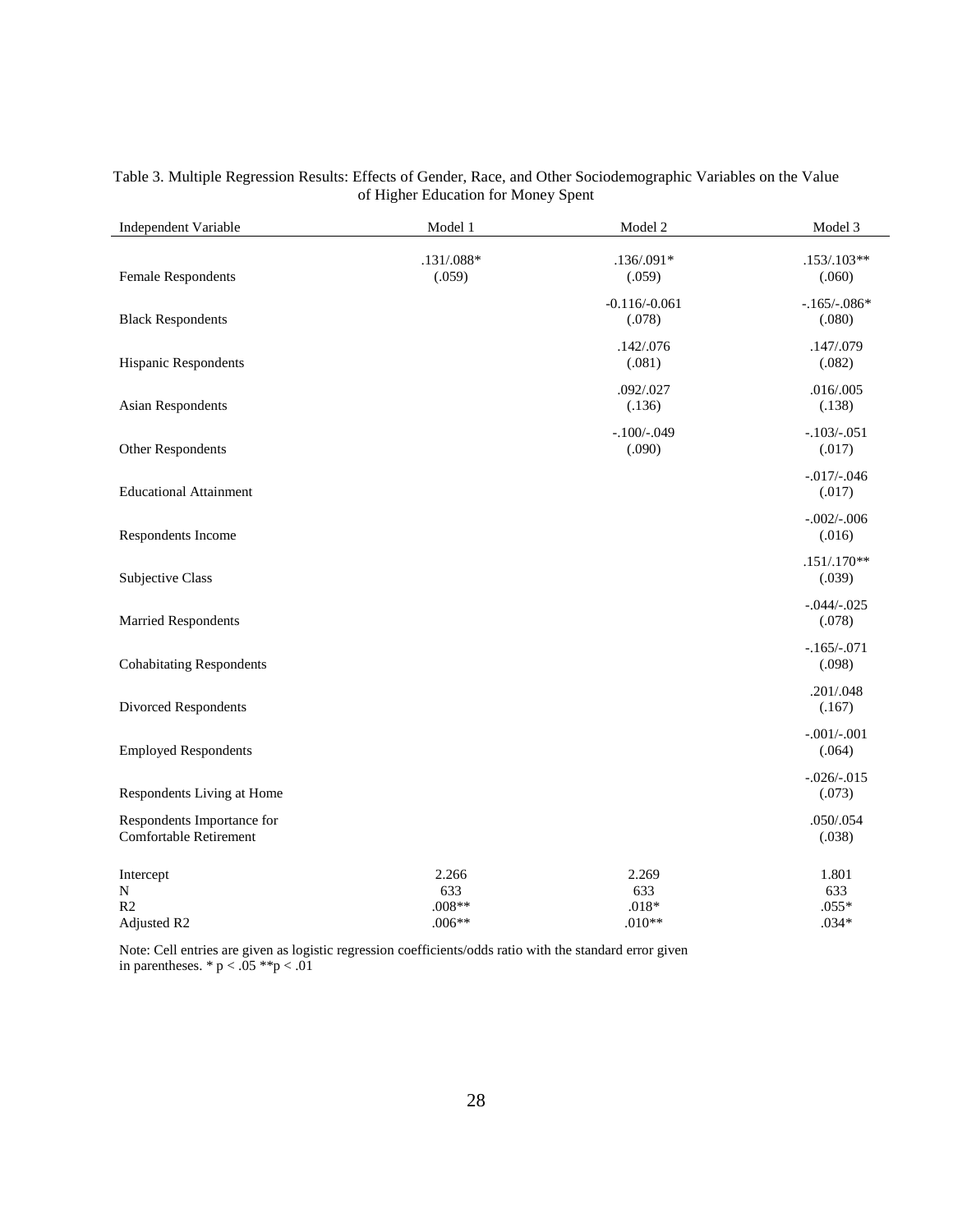Table 4 displays the logistic results for the effects of race, gender, and other sociodemographic variables among all generational cohorts on the perceived importance of college education for success in life. Model 1 is statistically significant according to the analysis. Similar to the previous two models, female respondents continue to place an added importance on education. The model also shows that Blacks as well as Hispanics in this analysis are more like to perceive college education as being important in order to succeed. The control variables educational attainment and feelings towards being comfortable in retirement are statistically significant in this case. As educational attainment increases, the odds that seeing a college degree as beneficial also increases. The same logic can be applied to retirement. The increase in importance one places on living comfortably when they retire, the odds that they perceive education to be important also increases. The effects of the generational cohorts, Baby Boomers, Generation X and those who are retired, when controlled for, fail to have statistical significance in this analysis. Therefore, there seems to be no difference among older and younger respondents and their views towards college degrees.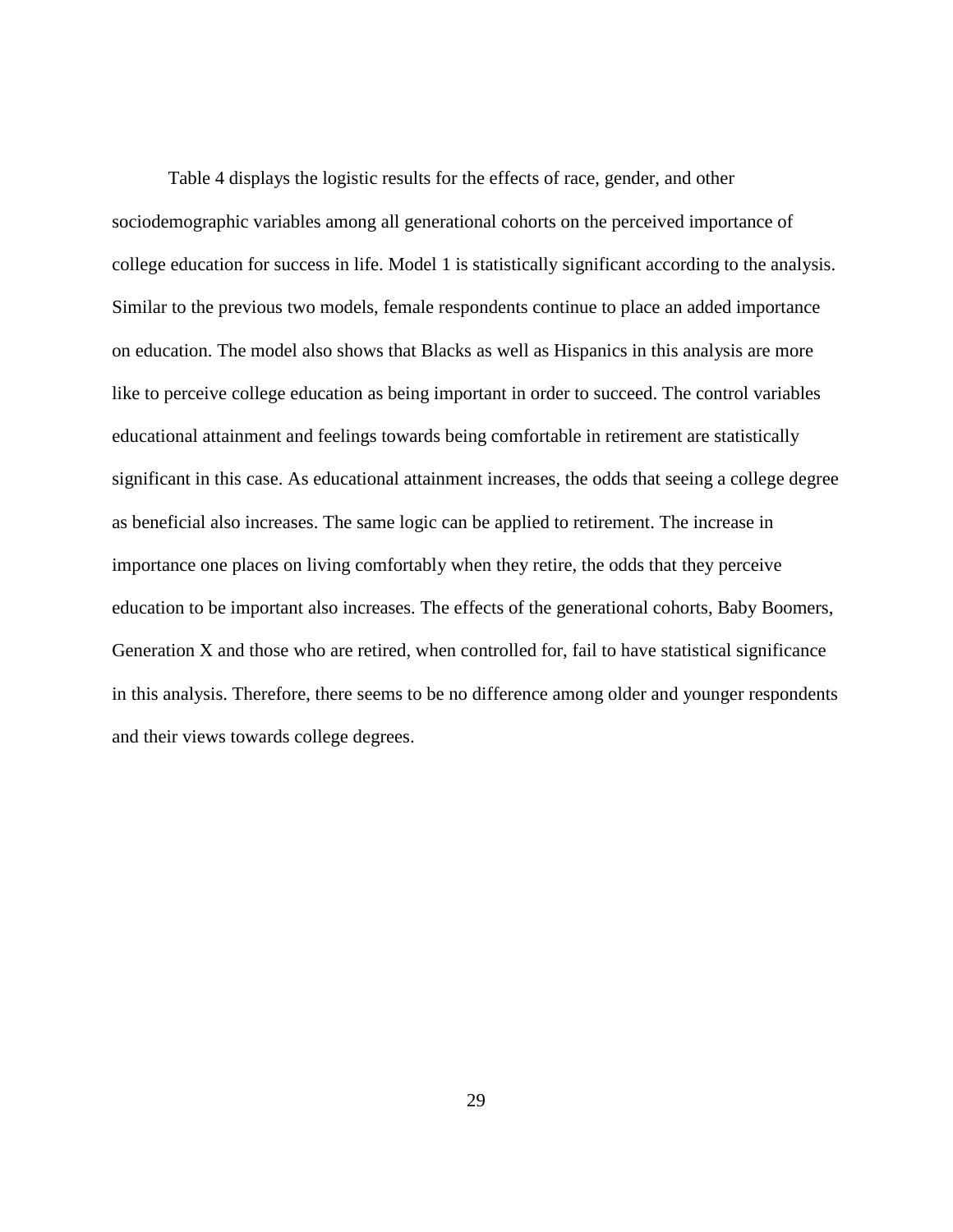| Independent Variable                                                       | Model 1                                       |  |
|----------------------------------------------------------------------------|-----------------------------------------------|--|
| Female Respondents                                                         | .339/1.403**<br>(.118)                        |  |
| <b>Black Respondents</b>                                                   | .922/2.515**<br>(.200)                        |  |
| <b>Hispanic Respondents</b>                                                | $.541/1.717**$<br>(.200)                      |  |
| <b>Asian Respondents</b>                                                   | .376/1.457<br>(.358)                          |  |
| Other Respondents                                                          | .339/1.403<br>(.225)                          |  |
| <b>Educational Attainment</b>                                              | $.142/1.152**$<br>(.032)                      |  |
| Respondents Income                                                         | $-0.019/0.981(0.033)$                         |  |
| Subjective Class                                                           | .062/1.064<br>(.081)                          |  |
| <b>Married Respondents</b>                                                 | $-.051/.950(.149)$                            |  |
| <b>Cohabitating Respondents</b>                                            | $-.069/.933(.251)$                            |  |
| Divorced Respondents                                                       | $-.013/.987(.212)$                            |  |
| Respondents Importance for<br><b>Comfortable Retirement</b>                | $.500/1.648**$<br>(.074)                      |  |
| Generation X                                                               | $-.046/.955(.175)$                            |  |
| <b>Baby Boomer Generation</b>                                              | $-.216/.806(.173)$                            |  |
| <b>Retired Generation</b>                                                  | $-.032/.968(.180)$                            |  |
| Constant<br>N<br>Chi-Square<br>Cox & Snell R2<br>Nagelkerke R <sub>2</sub> | $-1.183$<br>1958<br>125.921**<br>.060<br>.097 |  |

<span id="page-35-0"></span>Table 4. Binary Logistic Regression Results: Effects of Gender, Race and other Sociodemographic Variables Including Generational Cohort on the Importance of a College Education for Success Later in Life

Note: Cell entries are given as logistic regression coefficients/odds ratio with the standard error given in parentheses. \* p < .05 \*\*p < .01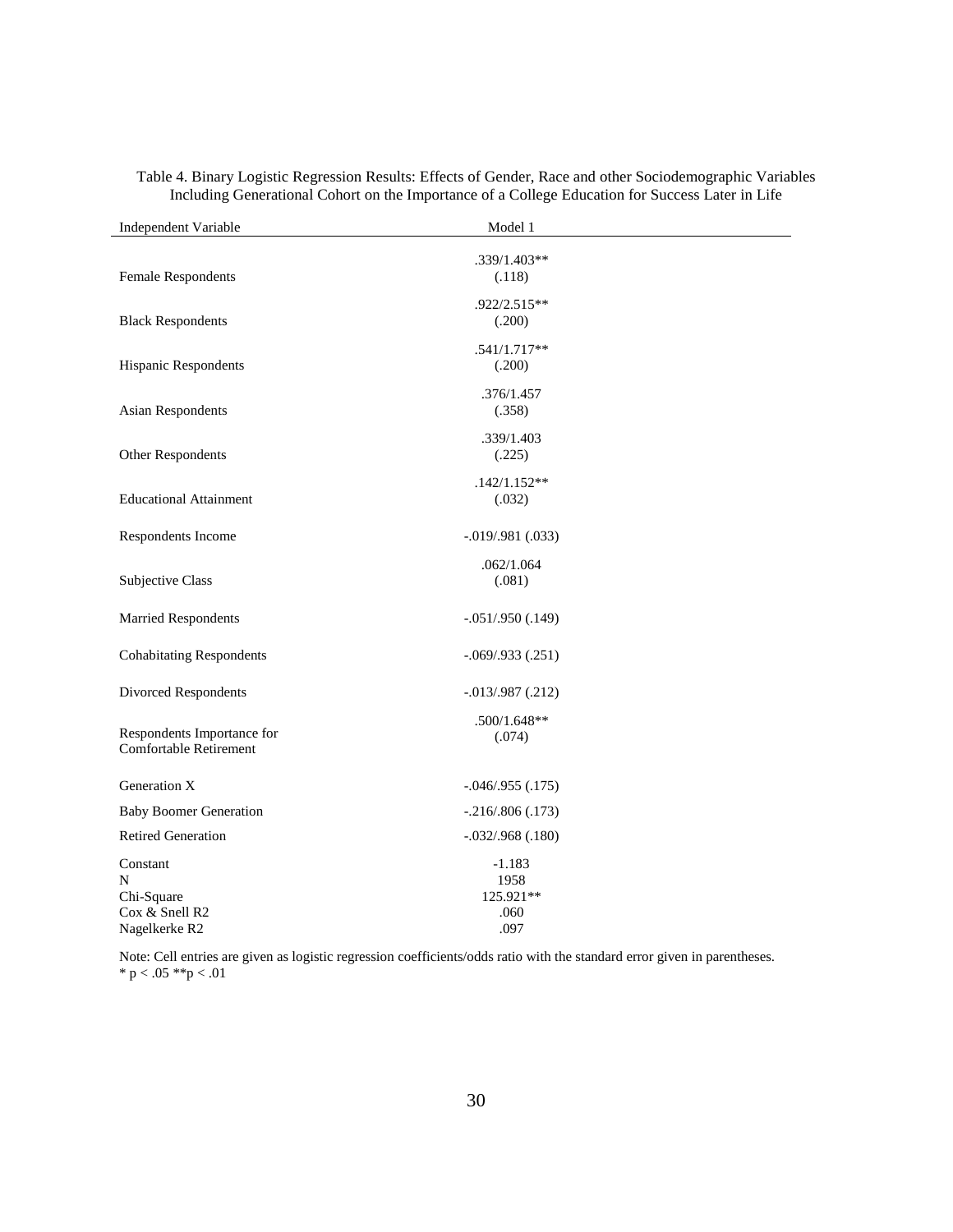The multiple regression results for effects of race, gender and sociodemographic variables on the value of education for the money spent are displayed again in Table 5, however, like Table 4, the full sample is included in this analysis. The full model accounts for just over 3% of the variation in the value of education based on cost to students and their families. Female respondents have proven to be hardened predictors in the topic of education as they are more likely than males to perceive the education system to be providing value. In this model, Hispanic respondents as a whole are more likely to feel there is value in spending towards higher education. Subjective class identification also proves to be significant in predicting value in education. As ones class identification increases, the likelihood that they perceive the educational system to be providing value also increases. The coefficient identified as those who respond as cohabiting, are less likely in this analysis to perceive the educational system in this country as providing value. Therefor, the more likely one is to identify as cohabiting, the less likely they are to see value in the educational system. Similar to Table 4, generational cohort has no statistical significance on value in education.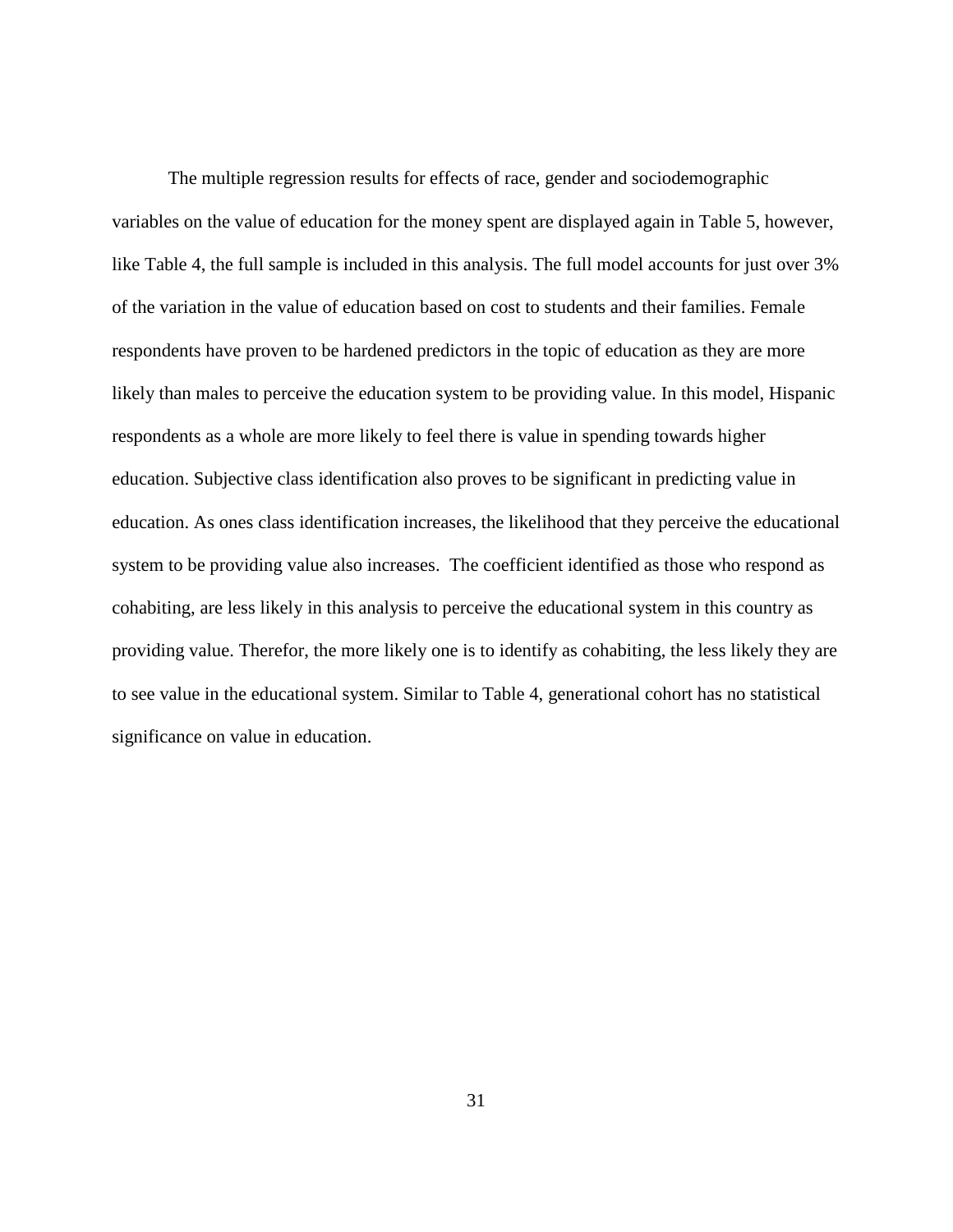| Independent Variable                                    | Model 1                               |  |
|---------------------------------------------------------|---------------------------------------|--|
| <b>Female Respondents</b>                               | $.116/.075**$<br>(.035)               |  |
| <b>Black Respondents</b>                                | $-.053/-025(.055)$                    |  |
| Hispanic Respondents                                    | $.142/.064**$<br>(.055)               |  |
| Other Respondents                                       | $-.002/-.001(.063)$                   |  |
| <b>Educational Attainment</b>                           | $.006/.015$ $(.010)$                  |  |
| Respondents Income                                      | $-.002/-.247(.010)$                   |  |
| Subjective Class                                        | $.100/.107**$<br>(.024)               |  |
| <b>Married Respondents</b>                              | $-.075/-048(.045)$                    |  |
| <b>Cohabitating Respondents</b>                         | $-.236/-.078**$<br>(.073)             |  |
| Divorced Respondents                                    | $-.097/-040(.062)$                    |  |
| <b>Employed Respondents</b>                             | .078/.050 (.040)                      |  |
| Respondents Living at Home                              | $.005/.002$ $(.070)$                  |  |
| Respondents Importance for<br>Comfortable Retirement    | $.007/.007$ $(.023)$                  |  |
| Generation X                                            | $.040/.023$ $(.052)$                  |  |
| <b>Baby Boomer Generation</b>                           | $-.007/-004(.053)$                    |  |
| <b>Retired Generation</b>                               | $.129/.063$ $(.059)$                  |  |
| Intercept<br>${\bf N}$<br>R <sub>2</sub><br>Adjusted R2 | 1.932<br>1958<br>$.032**$<br>$.023**$ |  |

#### <span id="page-37-0"></span>Table 5. OLS Regression: Effects of Gender, Race and other Sociodemographic Variables including Generational Cohort on the Value of Higher Education for Money Spent

Note: Cell entries are given as logistic regression coefficients/odds ratio with the standard error given in parentheses. \* p < .05 \*\*p < .01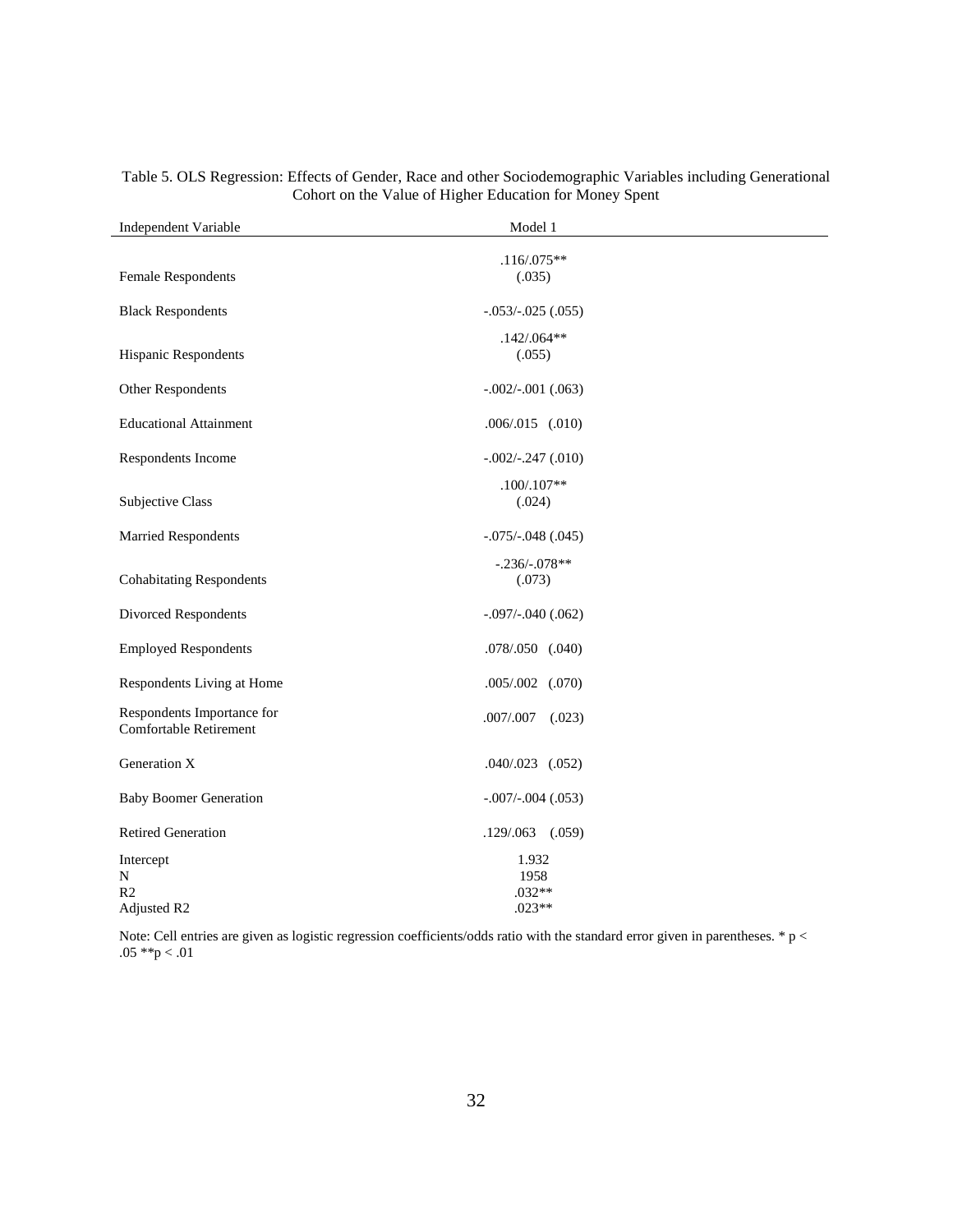Across all models, it may be inferred that certain cohort's views do not significantly differ from the rest of the general population as it relates to perceived importance of education for success in life or value in education for money spent by students and their families. It should also be noted that the control variables employment status, income, martial status, and respondents who identify as living at home are not significant in these analyses either.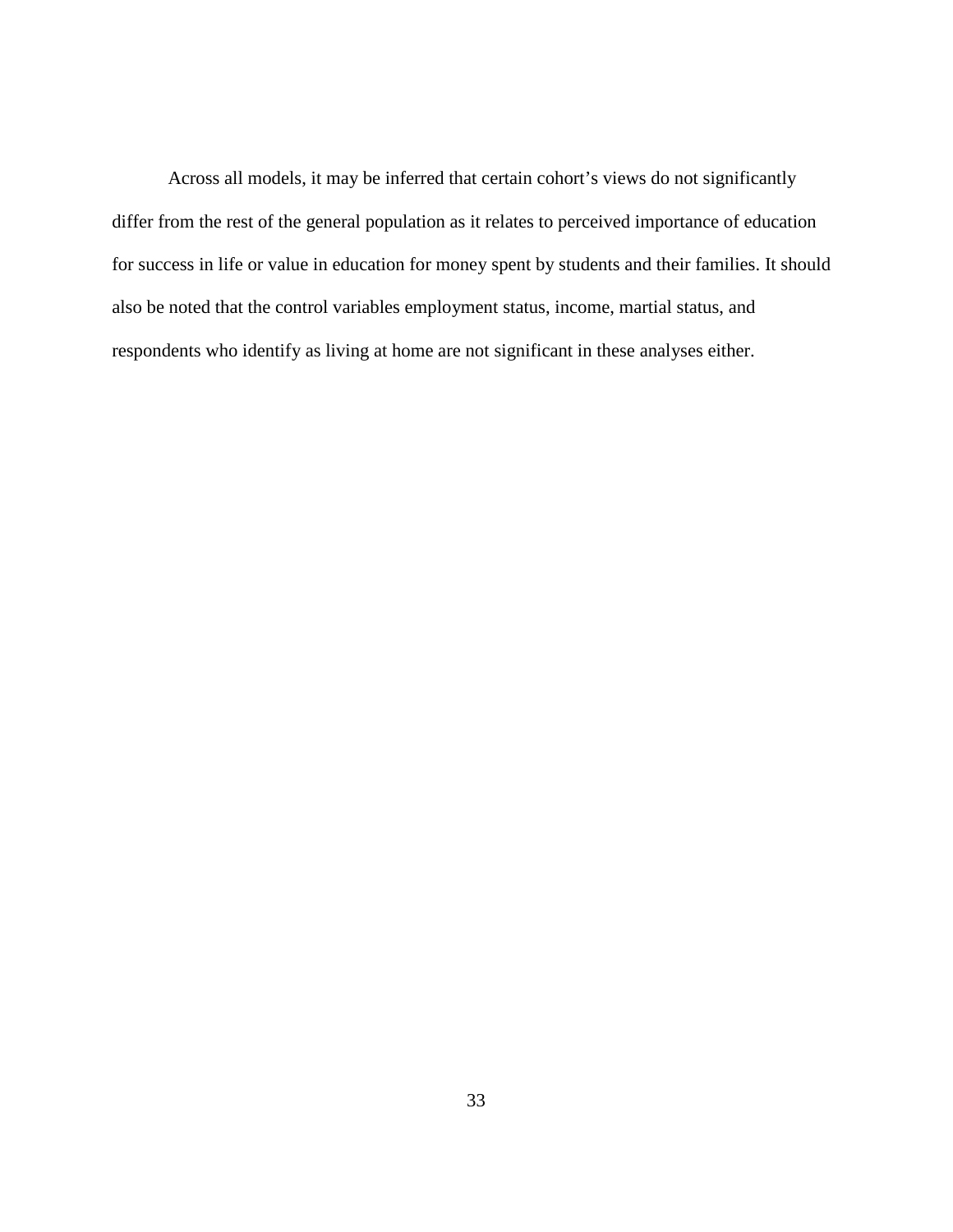## **CHAPTER 6: CONCLUSION**

<span id="page-39-0"></span>This study uses a cross-sectional design to analyze responses from one particular survey at a single point in time. As a result, the study is limited due to the fact one is unable to forecast or observe the Millennial cohort at a future point in time. The ability to do this would increase the study's depth since currently, the maximum earning potential of the Millennial cohort has not peaked. At the time of this survey, the Millennial sample was between the ages of 18-30, which over the life course, is considered early on in one's career. It should also be noted that a qualitative study in the form of individual or group interviews, might also have provided more insight to Millennial's and other respondent's perspectives and feelings toward higher education. This particular Pew survey however, did provide some valuable information with regards to the continuing trend in the value and importance of higher education held by the general population.

The focus of this research dealt primarily with Millennial's perceptions on education and the perceived effect of education on their levels of success later on in life. It also included the perceived value of education for the money spent by Millennials. These two analyses sought to expand previous literature that has surrounded the role of higher education among individuals and groups. The Millennial cohort is a group that as a result of their young age is only in recent years becoming a heightened focus among researchers.

The results of the analysis from a general perspective indicate that Millennials and the general population alike feel higher education is important. In addition, given the Millennial cohort is one in which many of their parents may have attended college, the higher one reports their subjective class to be, the more likely they are to value education and perceive it to be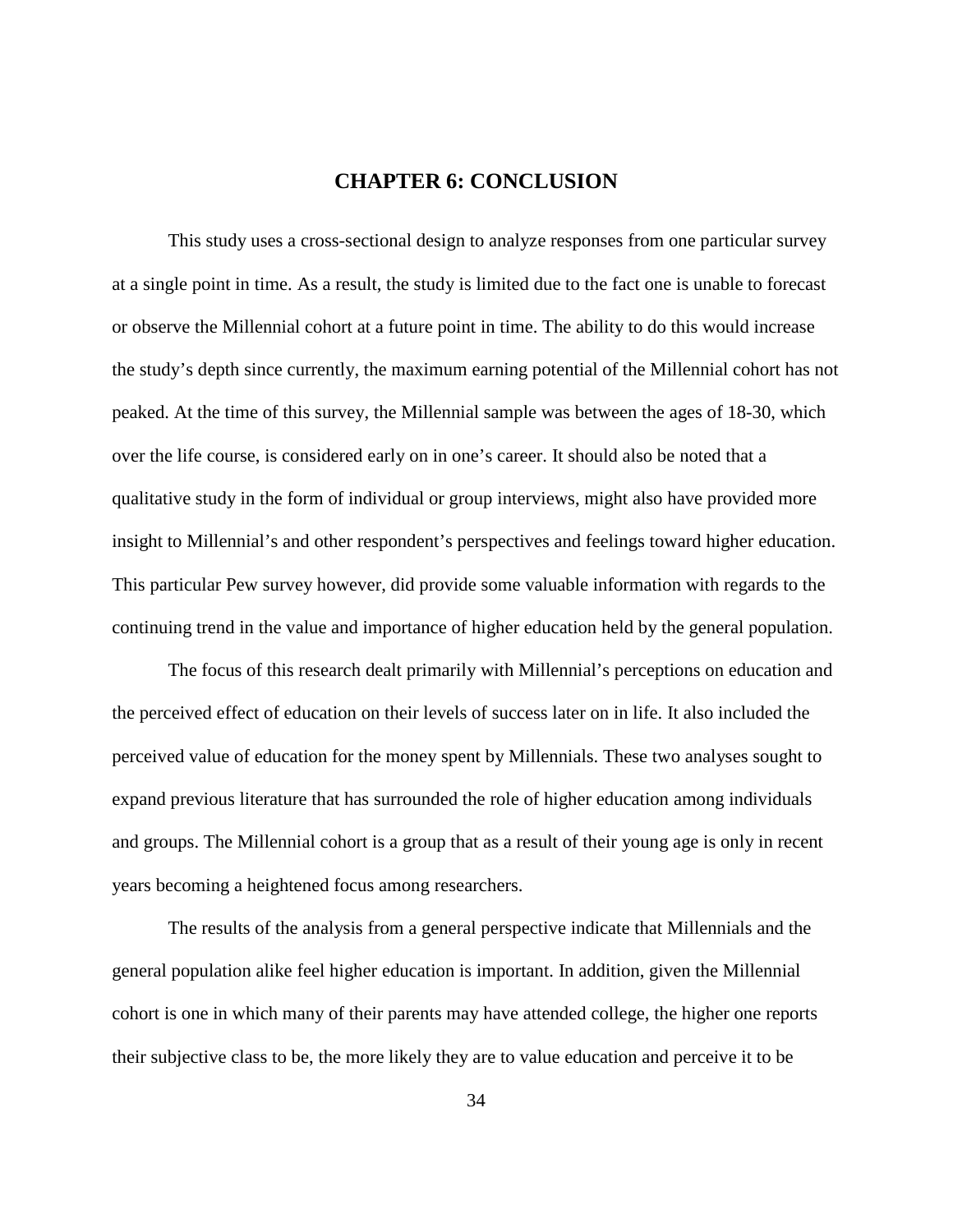important long-term. They also seem to be thinking further down the road with respect to retirement. Millennials perceive earning a college degree as an important step to help ensure they are able to live comfortably when they retire. Results also demonstrated that in this particular study, other factors such as income, marital status, living at home, or employment status were not significantly affected respondent's perceptions on the importance of education. There were also no significant generational differences seen between Retirees, Baby Boomers, Generation X or Millennials.

According to the analysis, females report higher odds of feeling that a college degree is important to success later in life. They are also more likely to perceive that for the money they are spending towards education, the education system is providing a form of value. When race and ethnicity is considered, Hispanics, similar to females, are more likely to view the country's educational system as providing value for the money spent towards school, while Blacks no longer hold. It should be noted though, that the rapid increase in tuition costs for students may begin to affect this perception, and from a purely monetary perspective, may hurt college enrollment down the road.

Equally important, results indicate that Blacks have greater odds of perceiving education to be important for success in life. Unfortunately, the importance they place on education has not translated to a significant increase in rates of income or graduation across the board. This brings into consideration the difference between the ideas of aspiration and attainment, the idea or goal to achieve something and the act of actually completing it. However, it will be interesting to see with the movement of the remaining Millennial cohort through the educational system, if these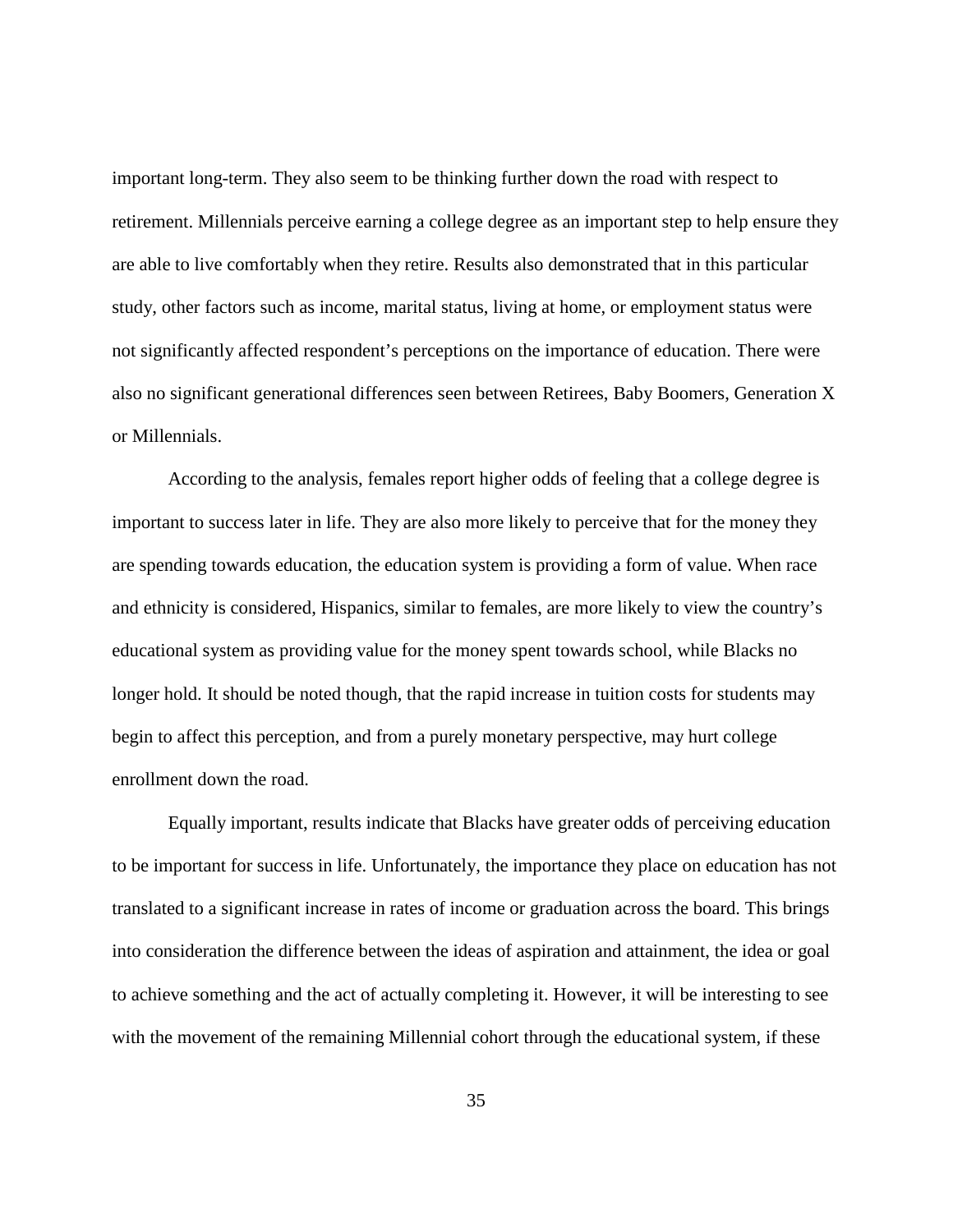rates of enrollment and graduation change significantly given the percentage of this population entering college now.

According to a recent Pew Research Center study, Millennials ages 25-32, are better educated that the generations that preceded them. Though, Millennials and Generation Xers compared to Baby Boomers and the Silent generation (retirees) are less likely to feel that their college education was "very useful" in preparing them for the labor force. The study also reports though that for the money individuals and their families paid for their undergraduate education, they expect that it to pay off in the future. This finding mirrors the results of this study, that for long-term success, Millennials feel that having a college degree is more beneficial than not having one.

The Pew Research survey used in this study is advantageous given that it is a national probability sample as well as being an over-sample of Millennials. Though the full impact that education will have on Millennials' life course is yet to be determined, this study concludes that attaining a college degree continues to be important to young adults. At the same time, the study reveals that certain factors one may expect to be significant in perceptions of young adults are not evident, which is a finding in itself. That being said, this study demonstrates that there is a continuing shift from White males to females and African-Americans in terms of their interest in higher education.

36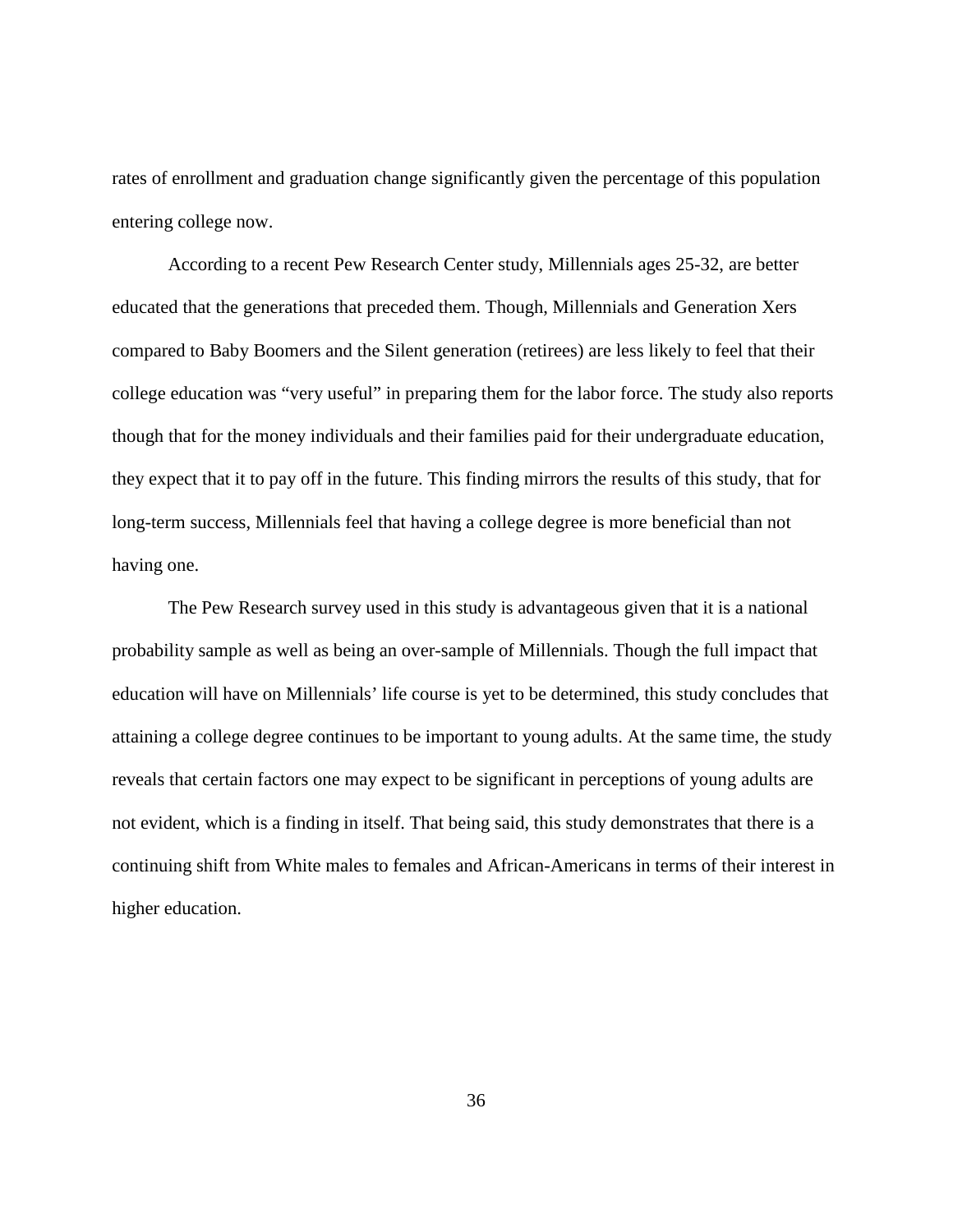#### **REFERENCES**

- <span id="page-42-0"></span>Astin, Alexander W. 1998. "The Changing American College Student: Thirty-Year Trends, 1966-1996." *The Review of Higher Education* 21(2): 115-135.
- Bae, Y., S. Choy, C. Geddes, J. Sable, and T. Snyder. 2000. *Trends in Educational Equity of Girls and Women.* Washington, DC: National Center for Education Statistics.
- Barkin, Shari L., William J. Heerman, Michael D. Warren, and Christina Rennoff. 2010. "Millennials and the World of Work: The Impact of Obesity on Health and Productivity." *Journal of Business Psychology* 25:239-245.
- Bozick, Robert, Karl Alexander, Doris Entwisle, Susan Dauber, and Kerri Kerr. 2010. "Framing the Future: Revisiting the Place of Educational Expectations in Status Attainment." *Social Forces* 88(5): 2027-2052.
- Camburn, Eric M. 1990. "College Completion Among Students from High Schools Located in Large Metropolitan Areas." *American Journal of Education* 98(4): 551-569.
- Charles, Kerwin K. and Ming-Ching, Luoh. 2003. "Gender Differences in Completed Schooling." *Review of Economics and Statistics*. 85(3): 559-577.
- Day, Jennifer C. and Eric C. Newburger. 2002. "The Big Payoff: Educational Attainment and Synthetic Estimates of Work-Life Earnings." pp. P23-210 in U.S. Census Bureau, *Current Population Reports, Special Studies*. Washington, DC: U.S. Government Printing Office.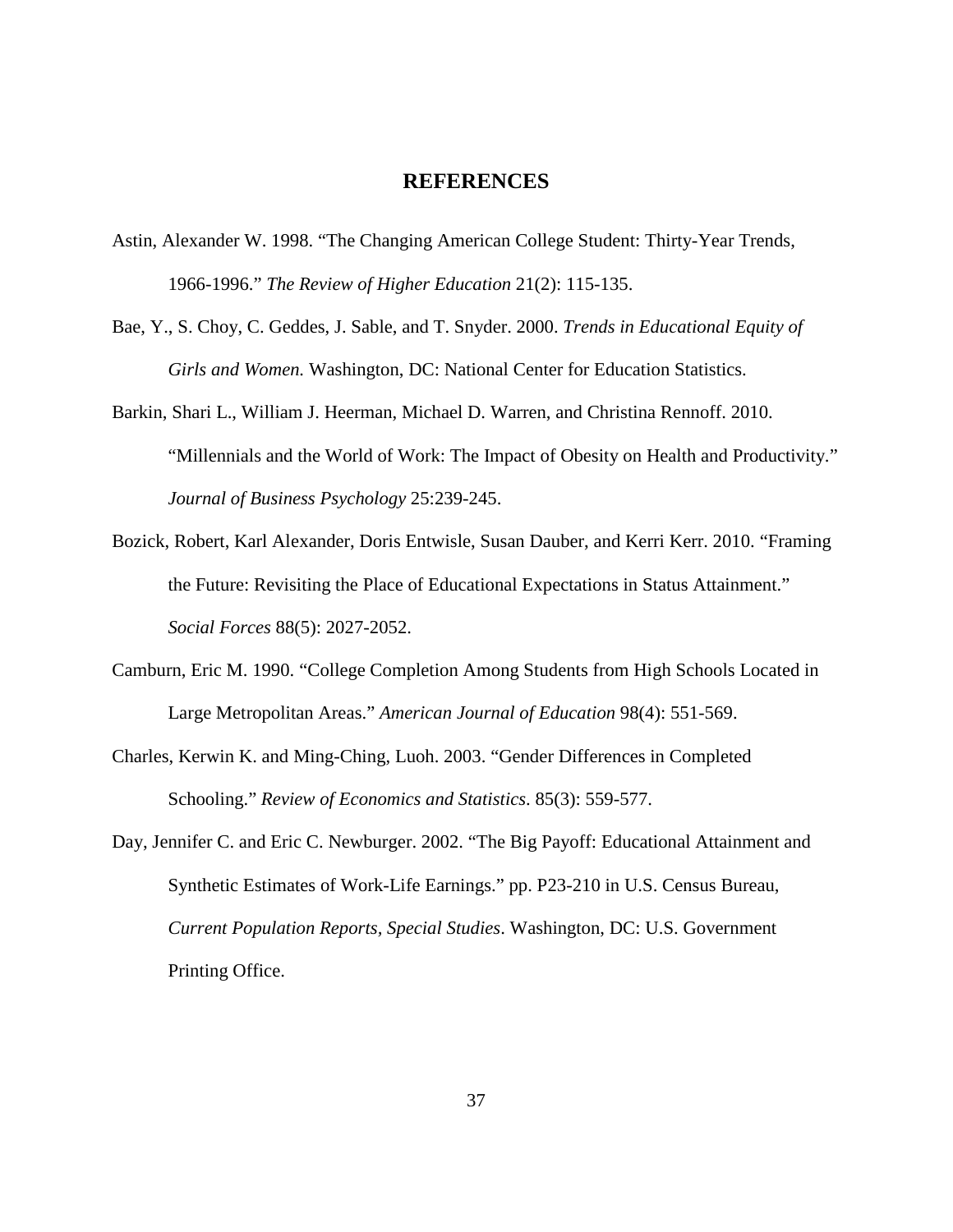- Deal, Jennifer J., David G. Altman, and Steven G. Rogelberg. 2010. "Millennials at Work: What We Know and What We Need to Do (If Anything)." *Journal of Business and Psychology* 25:191-199.
- Diprete, Thomas A. and Claudia Buchmann. 2006. "Gener-Specific Trends in the Value of Education and the Emerging Gender Gap in College Completion." *Demography* 43(1): 1- 24.
- Fehrman, Paul G., Timothy Z. Keith, and Thomas M. Reimers. 1987. "Home Influence on School Learning: Direct and Indirect Effects of Parental Involvement on High School Grades." *The Journal of Educational Research* 80(6): 330-337.
- Freeman, Catherine E. 2004. *Trends in the Educational Equity of Girls and Women: 2004.* Washington, DC: National Center for Education Statistics.
- Haller, Archibald O. and Alejandro Portes. 1973. "Status Attainment Process." *Sociology of Education* 46(1): 51-91.
- Harrison, Forest. 1969. "Aspirations as Related to School Performance and Socioeconomic Status." *Sociometry* 32(1): 70-79.
- Hauser, Robert M. 1969. "Schools and the Stratification Process." *American Journal of Sociology* 74(6): 587-611.
- Hauser, Robert M. and Douglas K. Anderson. 1991. "Post-High School Plans and Aspirations of Black and White High School Seniors: 1976-86." *Sociology of Education* 64(4): 263-277.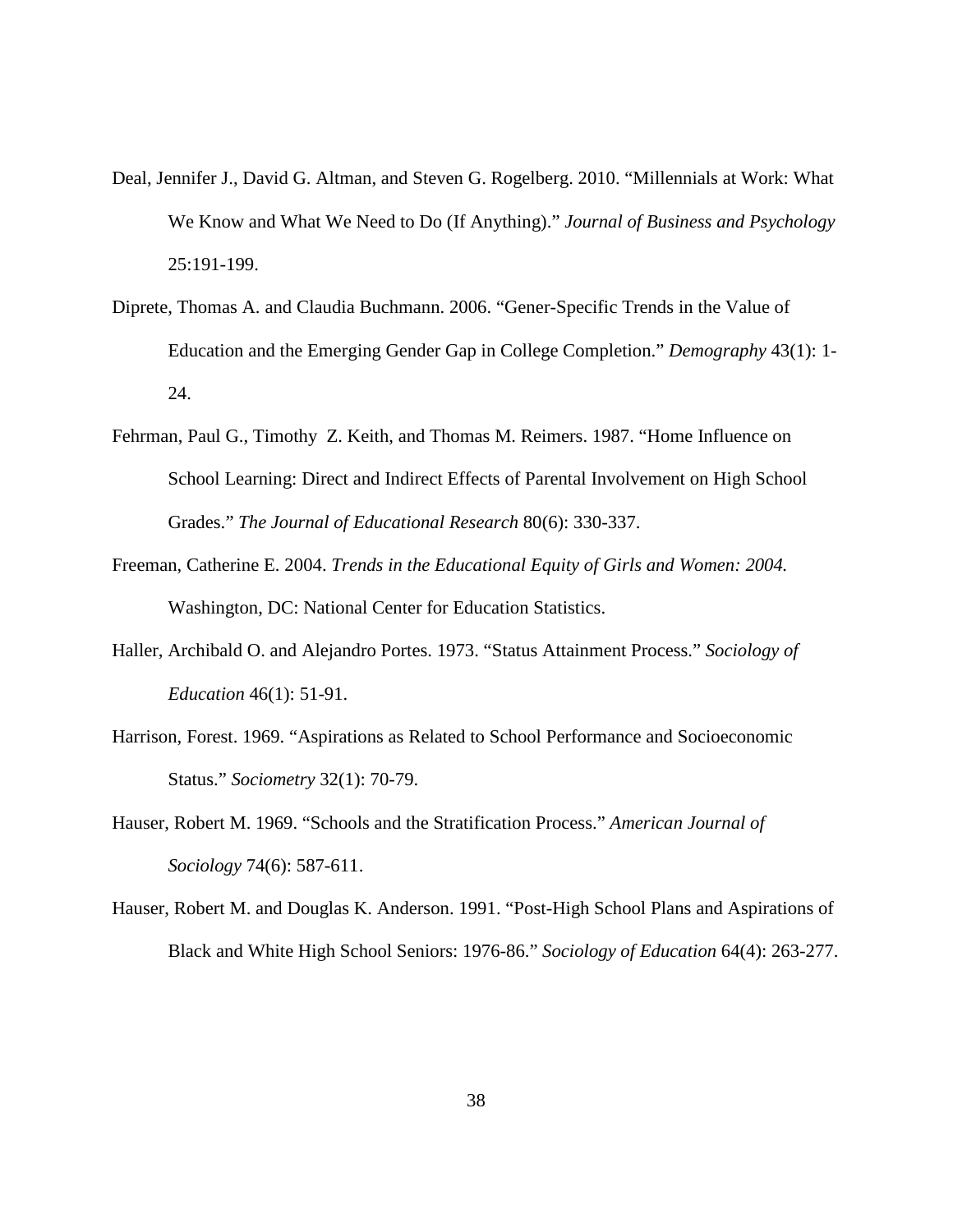- Hauw, Sara De and Ans De Vos. 2010. "Millennials' Career Perspective and Psychological Contract Expectations: Does the Recession Lead to Lowered Expectations?" *Journal of Business and Psychology* 25(2): 292-302.
- Horn, Laura, Katherin Peter, Kathryn Rooney, and Andrew G. Malizio. 2002. *Profile of Undergraduates in US Postsecondary Institutions: 1999-2000*. Washington, DC: National Center for Education Statistics.
- Jencks, Christopher. 1972. *Inequality: A Reassessment of the Effect of Family and Schooling in America*. New York: Basic Books.
- Jencks, Christopher and Meredith Phillips, eds. 1998. *The Black-White Test Score Gap: an Introduction.* Washington, DC: Brookings Inst.
- Kao, Grace and Marta Tienda. 1998. "Educational Aspirations of Minority Youth." *American Journal of Education* 106(3): 349-384.
- Kao, Grace and Jennifer S. Thompson. 2003. "Racial and Ethnic Stratification in Educational Achievement and Attainment." *Annual Review of Sociology* 29(1): 417-442.
- Kingston, Paul W., Ryan Hubbard, Brent Lapp, Paul Schroeder, and Julia Wilson. 2003. "Why Education Matters." *Sociology of Education* 76(1): 53-70.
- Levenson, Alec R. 2010. "Millennials and the World of Work: An Economist's Perspective." *Journal of Business and Psychology* 25:257-264.
- Mare, Robert D. 1995. "Changes in Educational Attainment and Social Enrollment." pp.155-213 in *State of the Union: America in the 1990s.* Vol. 1, *Economic Trends,* edited by Reynolds Farley. New York: Russell Sage Foundation.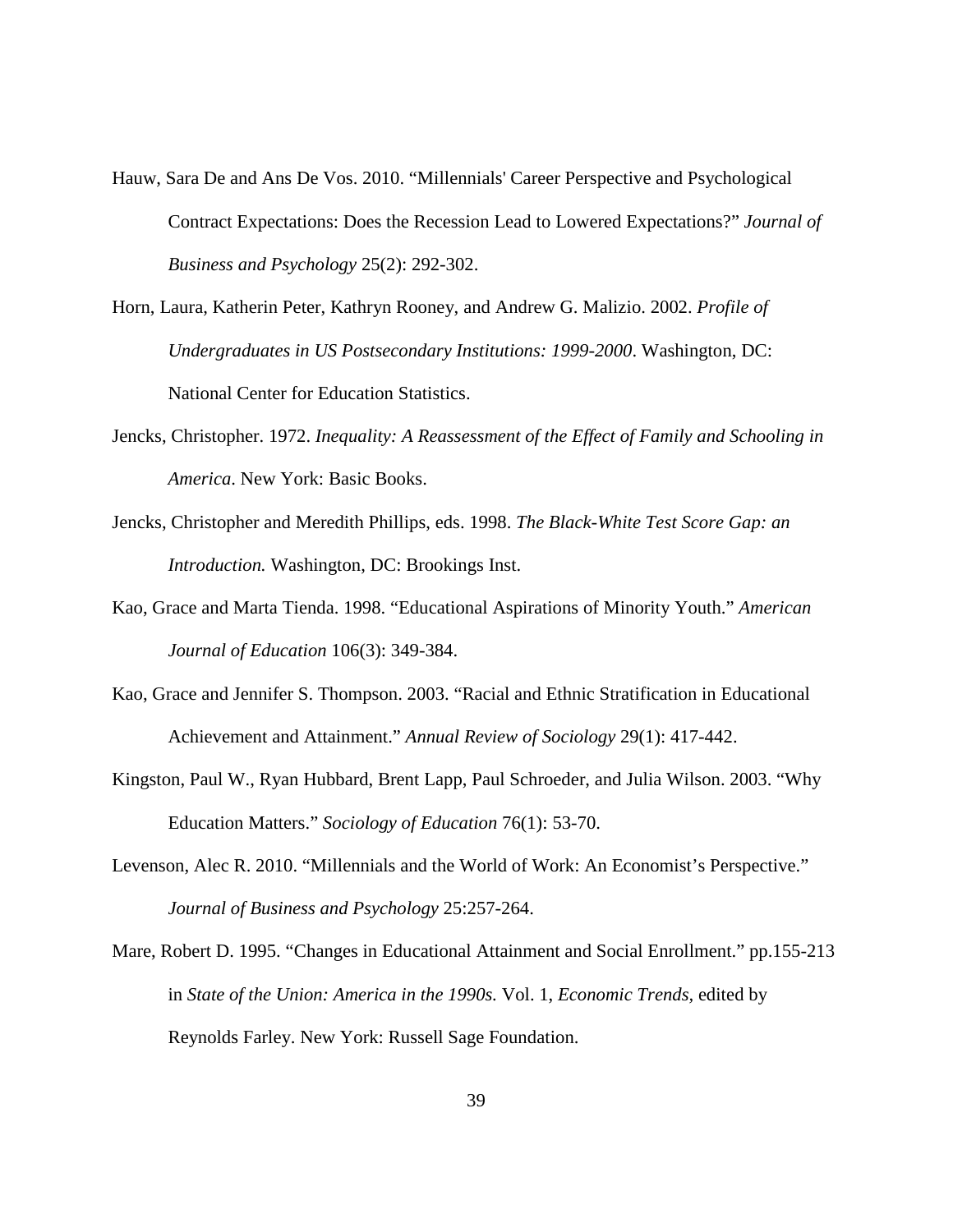- Meyer, John W. 1977. "The Effects of Education as an Institution." *American Journal of Sociology* 83(1): 55-77.
- Miller, Scott L. 1995. *An American Imperative: Accelerating Minority Educational Advancement.* New Haven: Yale University Press.
- National Center for Education Statistics. 2000. *The Condition of Education*. Washington, D.C.: U.S. Department of Education.
- National Center for Education Statistics. 2010. *The Condition of Education 2010* Washington, DC: U.S. Department of Education.
- Pew Research Center. 2011. *Pew Social Trends: Higher Education/Housing Survey.* Washington, D.C.: Pew Research Center.
- Pew Research Center. 2014. "The Rising Cost of *Not* Going to College."

http://www.pewsocialtrends.org/2014/02/11/the-rising-cost-of-not-going-to-collge/

- Ng, Eddy S.W., Linda Schweitzer, and Sean T. Lyons. 2010. "New Generation, Great Expectations: A Field Study of the Millennial Generation." *Journal of Business Psychology* 25:281-292.
- Sewell, William H., Archibald O. Haller, and Alejandro Portes. 1969. "The Educational and Early Occupational Attainment Process." *American Sociological Review* 34(1): 82-92.

Sewell, William H., Archibald O. Haller and George W. Ohlendorf. 1970. "The Educational and

Early Occupational Status Attainment Process: Replication and Revision." *American Sociological Review* 35(6): 1014-1027.